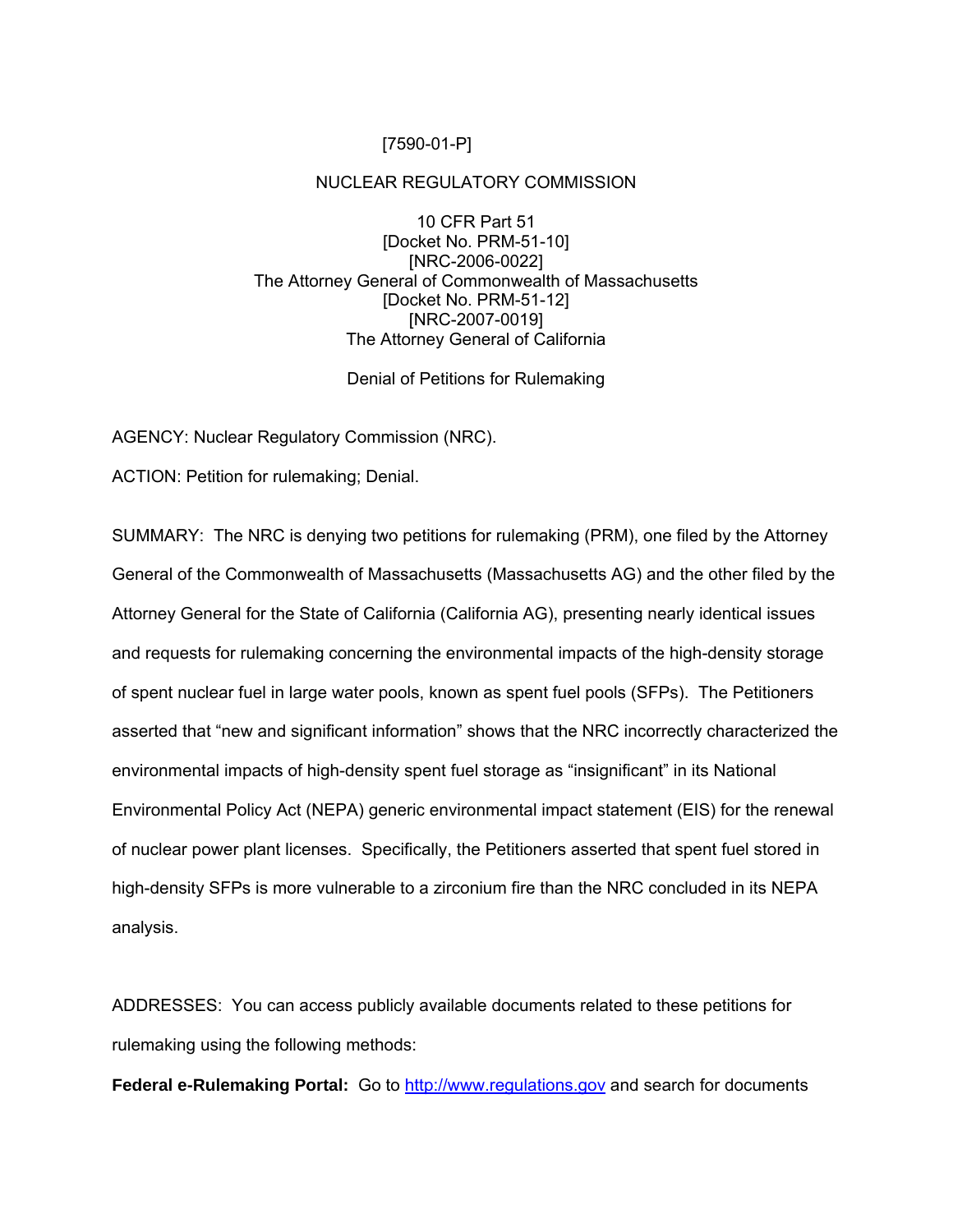filed under Docket ID [NRC-2006-0022] (PRM-51-10), and [NRC-2007-0019] (PRM-51-12). **NRC's Public Document Room (PDR):** The public may examine and have copied for a fee publicly available documents at the NRC's PDR, Public File Area O1 F21, One White Flint North, 11555 Rockville Pike, Rockville, Maryland.

**NRC's Agencywide Documents Access and Management System (ADAMS):** Publicly available documents created or received at the NRC are available electronically at the NRC's electronic Reading Room at <http://www.nrc.gov/reading-rm/adams.html>. From this page, the public can gain entry into ADAMS, which provides text and image files of NRC's public documents. If you do not have access to ADAMS or if there are problems in accessing the documents located in ADAMS, contact the NRC PDR reference staff at 1-899-397-4209, 301 415-4737, or by e-mail to [pdr.resource@nrc.gov](mailto:pdr.resource@nrc.gov).

FOR FURTHER INFORMATION CONTACT: L. Mark Padovan, Office of Nuclear Reactor Regulation, U.S. Nuclear Regulatory Commission, Washington, DC 20555-0001, telephone (301) 415-1423, e-mail Mark.Padovan@nrc.gov.

## SUPPLEMENTARY INFORMATION:

- I. Background
- II. Petitioners' Requests
- III. Public Comments
- IV. NEPA and NUREG-1437
- V. Reasons for Denial ─ General
	- A. Spent Fuel Pools
	- B. Physical Security
	- C. Very Low Risk
- VI. Reasons for Denial NRC Responses to Petitioners' Assertions
	- A. New and Significant Information
	- B. Spent Fuel Assemblies Will Burn If Uncovered
		- 1. Heat Transfer Mechanisms
		- 2. Partial Drain-Down
		- 3. License Amendments
	- C. Fuel Will Burn Regardless of its Age
	- D. SFP Zirconium Fire Will Propagate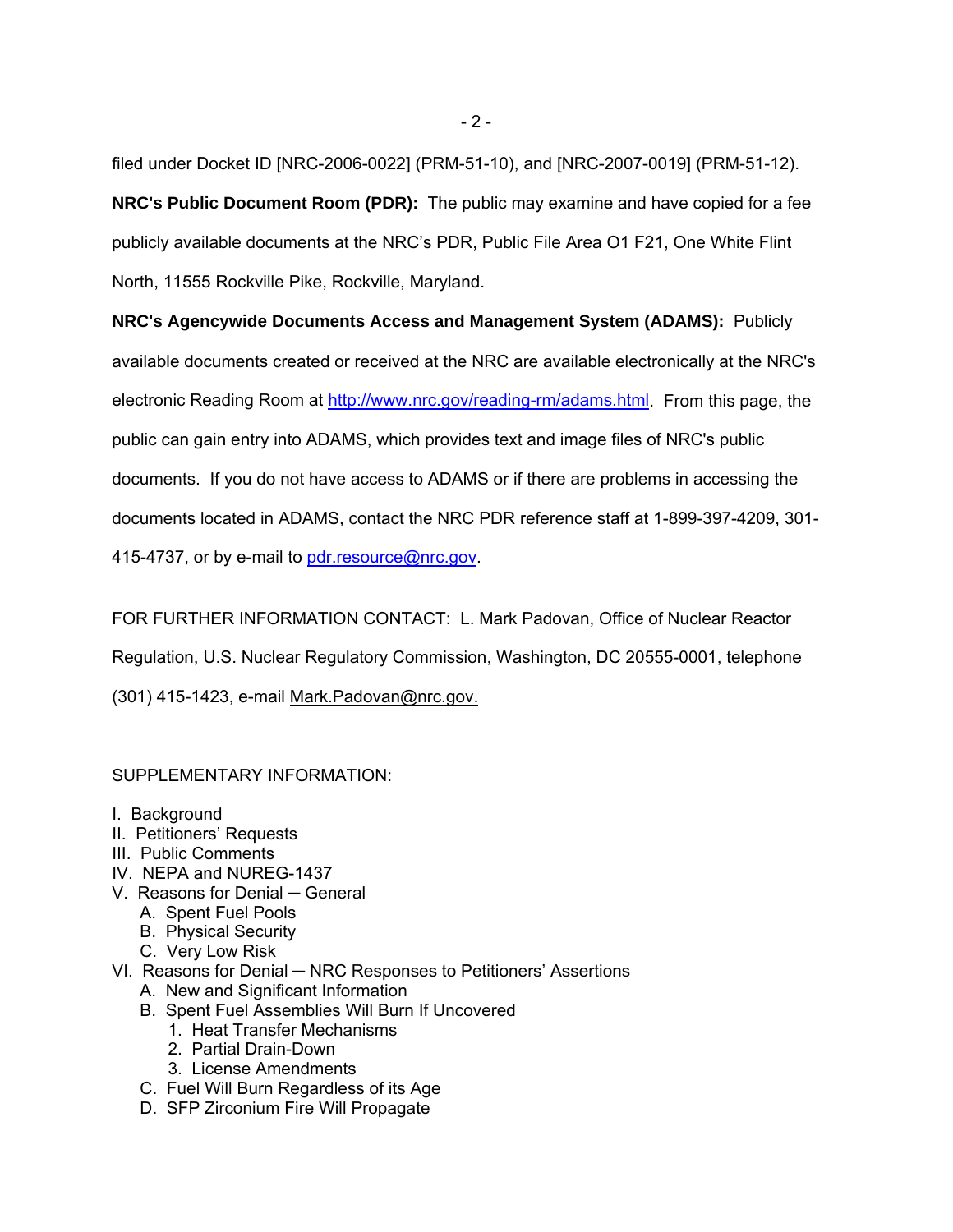- E. SFP Zirconium Fire May Be Catastrophic
	- 1. Not New and Significant Information; Very Low Probability
	- 2. Shearon Harris Atomic Safety and Licensing Board Panel (ASLBP) Proceeding
	- 3. SFP Zirconium Fire Does Not Qualify As a DBA
- F. Intentional Attack on a SFP is "Reasonably Foreseeable"
	- 1. NAS Report
	- 2. Ninth Circuit Decision
- G. SFP Zirconium Fire Should be Considered within the Analysis of SAMAs

VII. Denial of Petitions

I. Background.

The NRC received two PRMs requesting that Title 10 of the *Code of Federal Regulations* (10 CFR), Part 51, be amended. The Massachusetts AG filed its petition on August 25, 2006 (docketed by the NRC as PRM-51-10). The NRC published a notice of receipt and request for public comment in the *Federal Register* on November 1, 2006 (71 FR 64169). The California AG filed its petition on March 16, 2007 (docketed by the NRC as PRM-51-12). PRM-51-12 incorporates by reference the facts and legal arguments set forth in PRM-51-10. The NRC published a notice of receipt and request for public comment on PRM-51-12 in the *Federal Register* on May 14, 2007 (72 FR 27068). The California AG filed an amended petition (treated by the NRC as a supplement to PRM 51-12) on September 19, 2007, to clarify its rulemaking request. The NRC published a notice of receipt for the supplemental petition in the *Federal Register* on November 14, 2007 (72 FR 64003). Because of the similarities of PRM-51-10 and PRM-51-12, the NRC evaluated the two petitions together.

The Petitioners asserted the following in their petitions:

1. "New and significant information" shows that the NRC incorrectly characterized the environmental impacts of high-density spent fuel storage as "insignificant" in the NRC's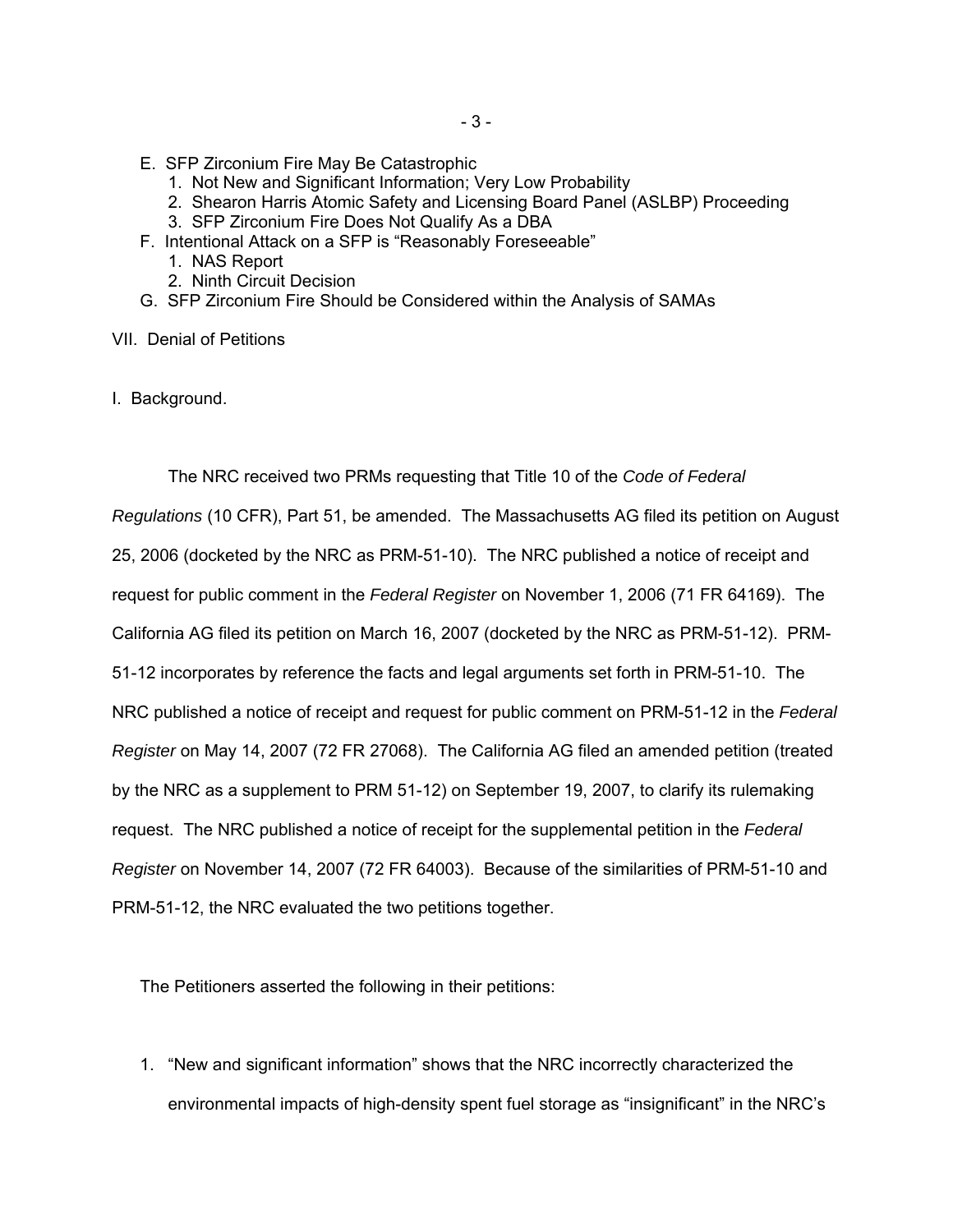NUREG-1437, *Generic Environmental Impact Statement for License Renewal of Nuclear Plants*, May 1996. Specifically, the Petitioners asserted that an accident or a malicious act, such as a terrorist attack, could result in an SFP being drained, either partially or completely, of its cooling water. The Petitioners further asserted that this drainage would then cause the stored spent fuel assemblies to heat up and then ignite, with the resulting zirconium fire releasing a substantial amount of radioactive material into the environment.

- 2. The bases of the "new and significant information" are the following:
	- a. NUREG-1738, *Technical Study of the Spent Fuel Pool Accident Risk at Decommissioning Nuclear Power Plants*, January 2001
	- b. National Academy of Sciences Committee on the Safety and Security of Commercial Spent Nuclear Fuel Storage, *Safety and Security of Commercial Spent Nuclear Fuel Storage* (National Academies Press: 2006) (NAS Report)
	- c. Gordon R. Thompson, "Risks and Risk-Reducing Options Associated with Pool Storage of Spent Nuclear Fuel at the Pilgrim and Vermont Yankee Nuclear Power Plants," May 25, 2006 (Thompson Report)
- 3. Specifically, the Petitioners asserted that the "new and significant" information shows the following:
	- a. The fuel will burn if the water level in an SFP drops to the point where the tops of the fuel assemblies are uncovered (complete or partial water loss resulting from SFP drainage being caused by either an accident or terrorist attack).
	- b. The fuel will burn regardless of its age.
	- c. The zirconium fire will propagate to other assemblies in the pool.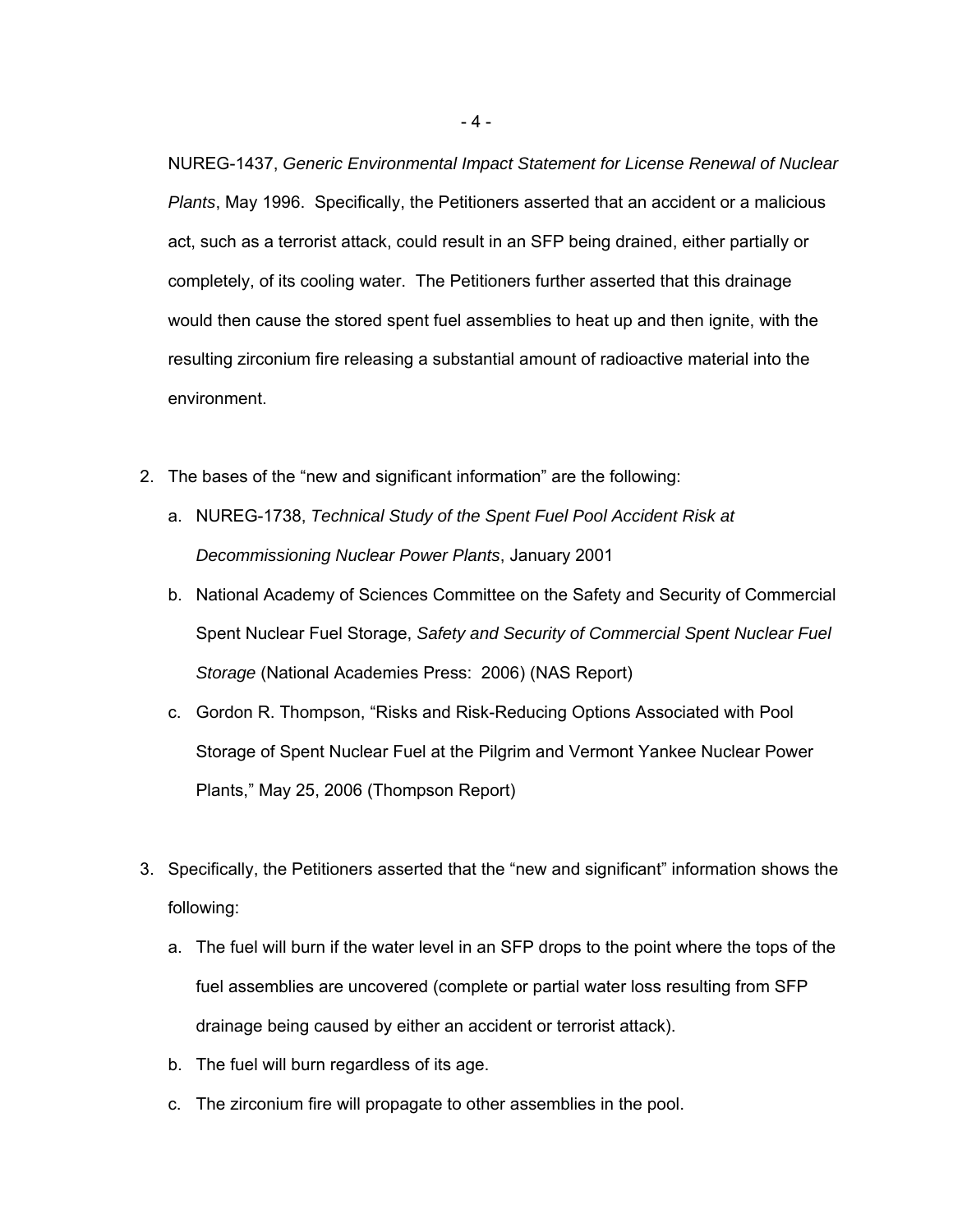- d. The zirconium fire may be catastrophic.
- e. A severe accident caused by an intentional attack on a nuclear power plant SFP is "reasonably foreseeable."

The Petitioners also asserted that new and significant information shows that the radiological risk of a zirconium fire in a high-density SFP at an operating nuclear power plant can be comparable to, or greater than, the risk of a core-degradation event of non-malicious origin (i.e., a "severe accident") at the plant's reactor. Consequently, the Petitioners asserted that SFP fires must be considered within the body of severe accident mitigation alternatives (SAMAs).

II. Petitioners' Requests.

PRM-51-10 requested that the NRC take the following actions:

- 1. Consider new and significant information showing that the NRC's characterization of the environmental impacts of spent fuel storage as insignificant in NUREG-1437 is incorrect.
- 2. Revoke the regulations which codify that incorrect conclusion and excuse consideration of spent fuel storage impacts in NEPA decision-making documents, namely, 10 CFR 51.53(c)(2), 51.95(c) and Table B-1, "Summary of Findings on NEPA Issues for License Renewal of Nuclear Power Plants," of Appendix B to Subpart A of 10 CFR Part 51. Further, revoke 10 CFR 51.23(a) and (b), 51.30(b), 51.53, 51.61, and 51.80(b) to the extent that these regulations find, imply, or assume that environmental impacts of highdensity pool storage are insignificant, and therefore need not be considered in any plantspecific NEPA analysis.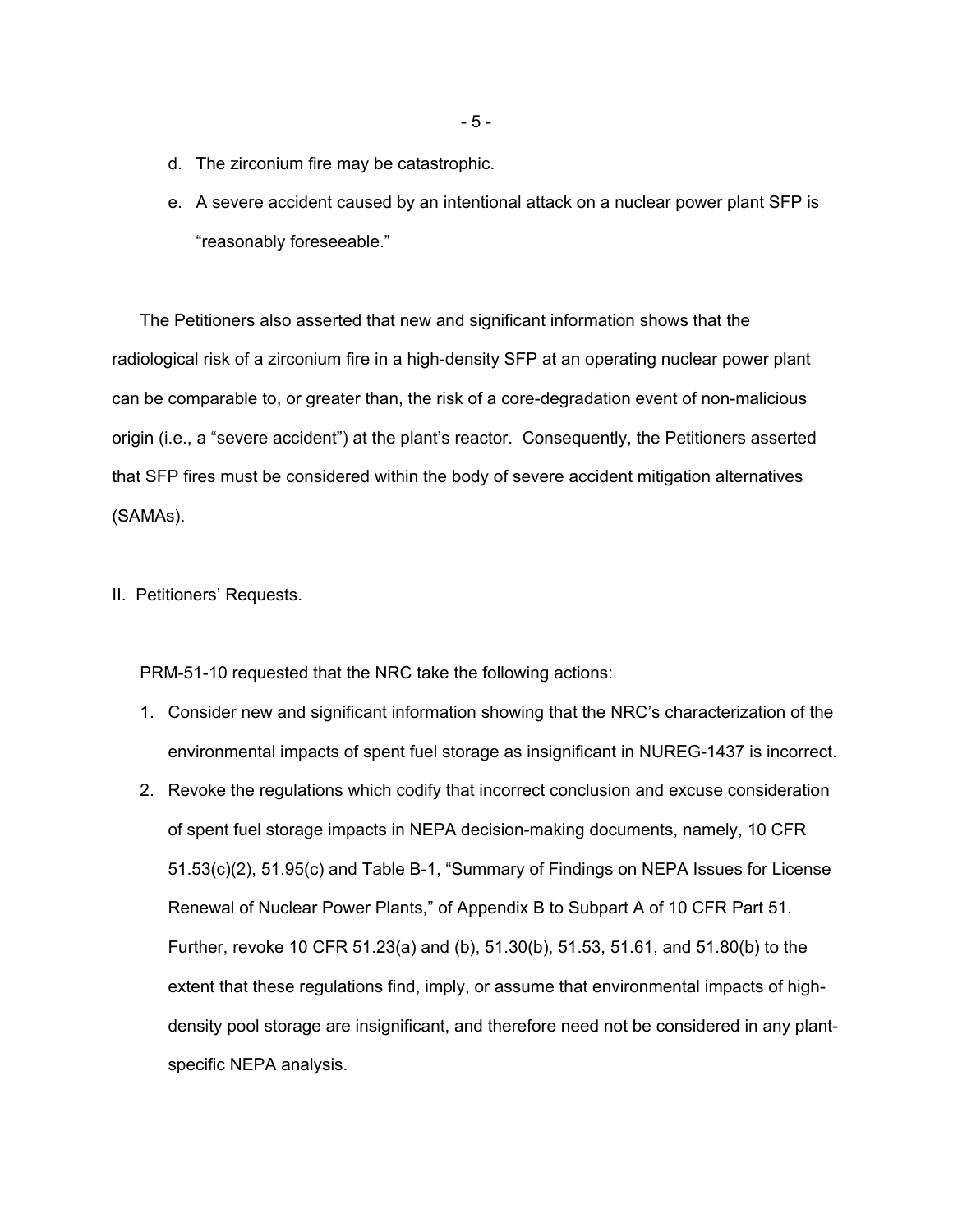- 3. Issue a generic determination that the environmental impacts of high-density pool storage of spent fuel are significant.
- 4. Require that any NRC licensing decision that approves high-density pool storage of spent fuel at a nuclear power plant, or any other facility, must be accompanied by a plant-specific EIS that addresses the environmental impacts of high-density pool storage of spent fuel at that nuclear plant and a reasonable array of alternatives for avoiding or mitigating those impacts.
- 5. Amend its regulations to require that SAMAs that must be discussed in utility company environmental reports (ERs) and NRC supplemental EISs for individual plants under 10 CFR 51.53(c)(3)(ii)(L) and Table B-1 of Appendix B to Subpart A of 10 CFR Part 51 ("Postulated Accidents: Severe Accidents") must include alternatives to avoid, or mitigate, the impacts of high-density pool zirconium fires.

PRM-51-12 incorporates by reference PRM-51-10. PRM-51-12 requested that the NRC take the following actions:

- 1. Rescind all NRC regulations found in 10 CFR Part 51 that imply, find, or determine that the potential environmental effects of high-density pool storage of spent nuclear fuel are not significant for purposes of NEPA and NEPA analysis.
- 2. Adopt, and issue, a generic determination that approval of such storage at a nuclear power plant, or any other facility, does constitute a major federal action that may have a significant effect on the human environment.
- 3. Require that no NRC licensing decision that approves high-density pool storage of spent nuclear fuel at a nuclear power plant, or other storage facility, may issue without the prior adoption and certification of an EIS that complies with NEPA in all respects, including full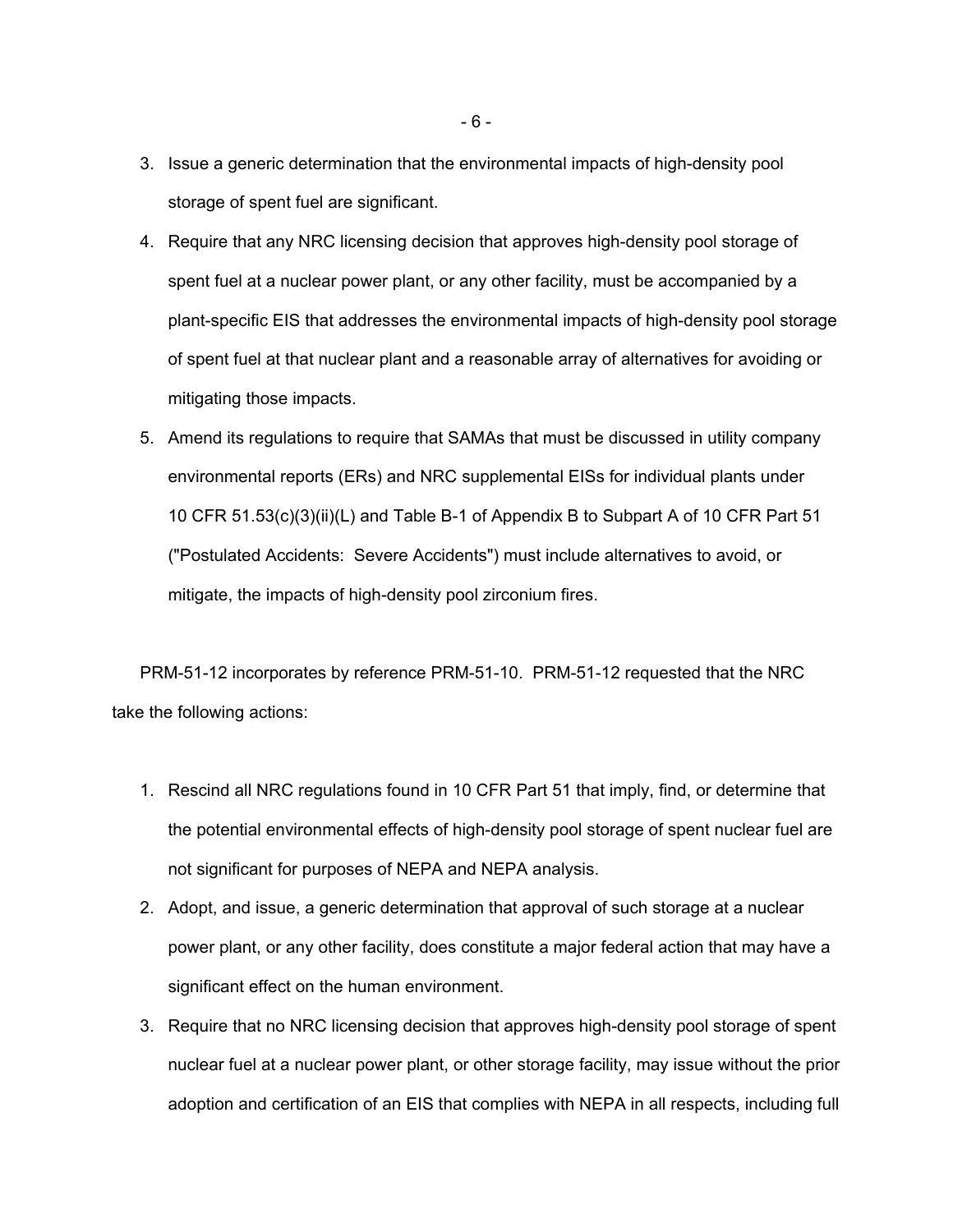identification, analysis, and disclosure of the potential environmental effects of such storage, including the potential for accidental or deliberately caused release of radioactive products to the environment, whether by accident or through acts of terrorism, as well as full and adequate discussion of potential mitigation for such effects, and full discussion of an adequate array of alternatives to the proposed storage project.

#### III. Public Comments.

The NRC's notice of receipt and request for public comment invited interested persons to submit comments. The comment period for PRM 51-10 originally closed on January 16, 2007, but was extended through March 19, 2007. The public comment period for PRM 51-12 closed on July 30, 2007. Accordingly, the NRC considered comments received on both petitions through the end of July 2007. The NRC received 1,676 public comments, with 1,602 of these being nearly identical form e-mail comments supporting the petitions. Sixty-nine other comments also support the petitions. These comments were submitted by States, private organizations, and members of the U.S. Congress. Two letters from the Nuclear Energy Institute (NEI) oppose the petitions, and three nuclear industry comments endorse NEI's comments.

In general, the comments supporting the petitions focused on the following main elements of the petitions:

• NRC should evaluate the environmental impacts (large radioactive releases and contamination of vast areas) of severe accidents and intentional attacks on high-density SFP storage in its licensing decisions (NEPA analysis).

- 7 -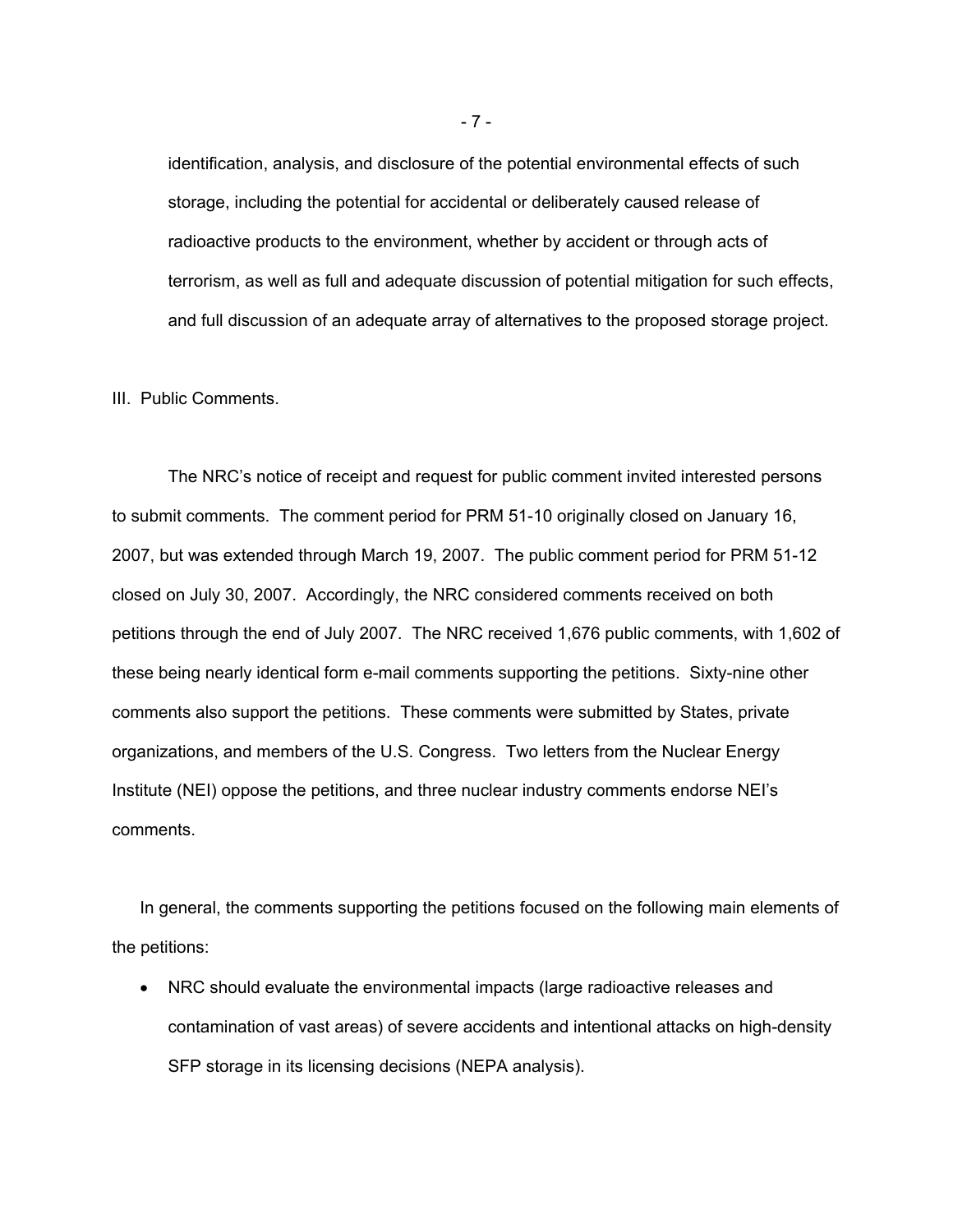- The 2006 decision of the United States Court of Appeals for the Ninth Circuit, *San Luis Obispo Mothers for Peace v. NRC*, 449 F.3d 1016 (9<sup>th</sup> Cir. 2006), *cert. denied* 127 S. Ct. 1124 (2007), concluded that the NRC must evaluate the environmental impacts of a terrorist attack on SFP storage in its licensing decisions.
- NRC's claim that the likelihood of a SFP zirconium fire is remote is incorrect. Partial loss of water in an SFP could lead to a zirconium fire and release radioactivity to the environment.
- NRC's characterization of the environmental impacts of high-density SFP storage as "insignificant" in NUREG-1437 is incorrect, and the NRC should revoke the regulations which codify this**.**
- Any licensing decision approving high-density spent fuel storage should have an EIS.

Comments opposing the petitions centered on the following:

- Petitioners failed to show that regulatory relief is needed to address "new and significant" information concerning the potential for spent fuel zirconium fires in connection with high-density SFP storage. None of the documents that the Petitioners cited or referenced satisfy the NRC's standard for new and significant information.
- Petitioners failed to show that the Commission should rescind its Waste Confidence decision codified at 10 CFR 51.23, or change its determination that the environmental impacts of high-density spent fuel storage are insignificant.
- The Commission has recently affirmed its longstanding view that NEPA demands no terrorism inquiry, and that the NRC therefore need not consider the environmental consequences of hypothetical terrorist attacks on NRC-licensed facilities.
- The Commission's rejection of the Ninth Circuit Court's view is consistent with the U. S. Supreme Court's position that NEPA should not be read to force agencies to consider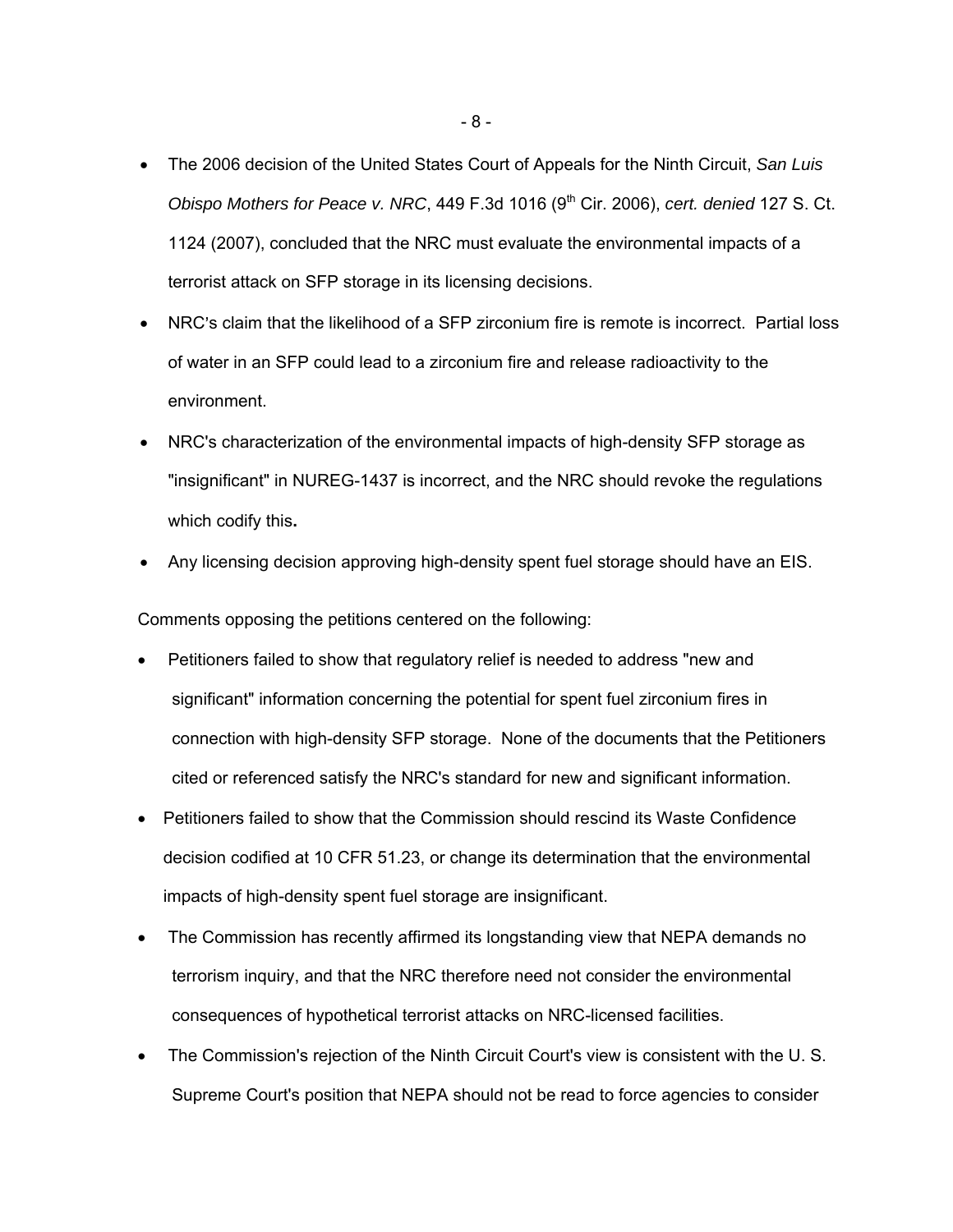environmental impacts for which they cannot reasonably be held responsible. Moreover,

the NRC has, in fact, examined terrorism under NEPA and found the impacts similar to the impacts of already-analyzed, severe reactor accidents.

The NRC reviewed and considered the comments in its decision to deny both petitions, as discussed in the following sections:

IV. NEPA and NUREG-1437.

The NRC's environmental protection regulations in 10 CFR Part 51 identify renewal of a nuclear power plant operating license as a major federal action significantly affecting the quality of the human environment. As such, an EIS is required for a plant license renewal review in accordance with the NEPA. The Petitioners challenge NUREG-1437, which generically assesses the significance of various environmental impacts associated with the renewal of nuclear power plant licenses. NUREG-1437 summarizes the findings of a systematic inquiry into the potential environmental consequences of operating individual nuclear power plants for an additional 20 years. The findings of NUREG-1437 are codified in Table B-1 of Appendix B to Subpart A of 10 CFR Part 51.

The NUREG-1437 analysis identifies the attributes of the nuclear power plants, such as major features and plant systems, and the ways in which the plants can affect the environment. The analysis also identifies the possible refurbishment activities and modifications to maintenance and operating procedures that might be undertaken given the requirements of the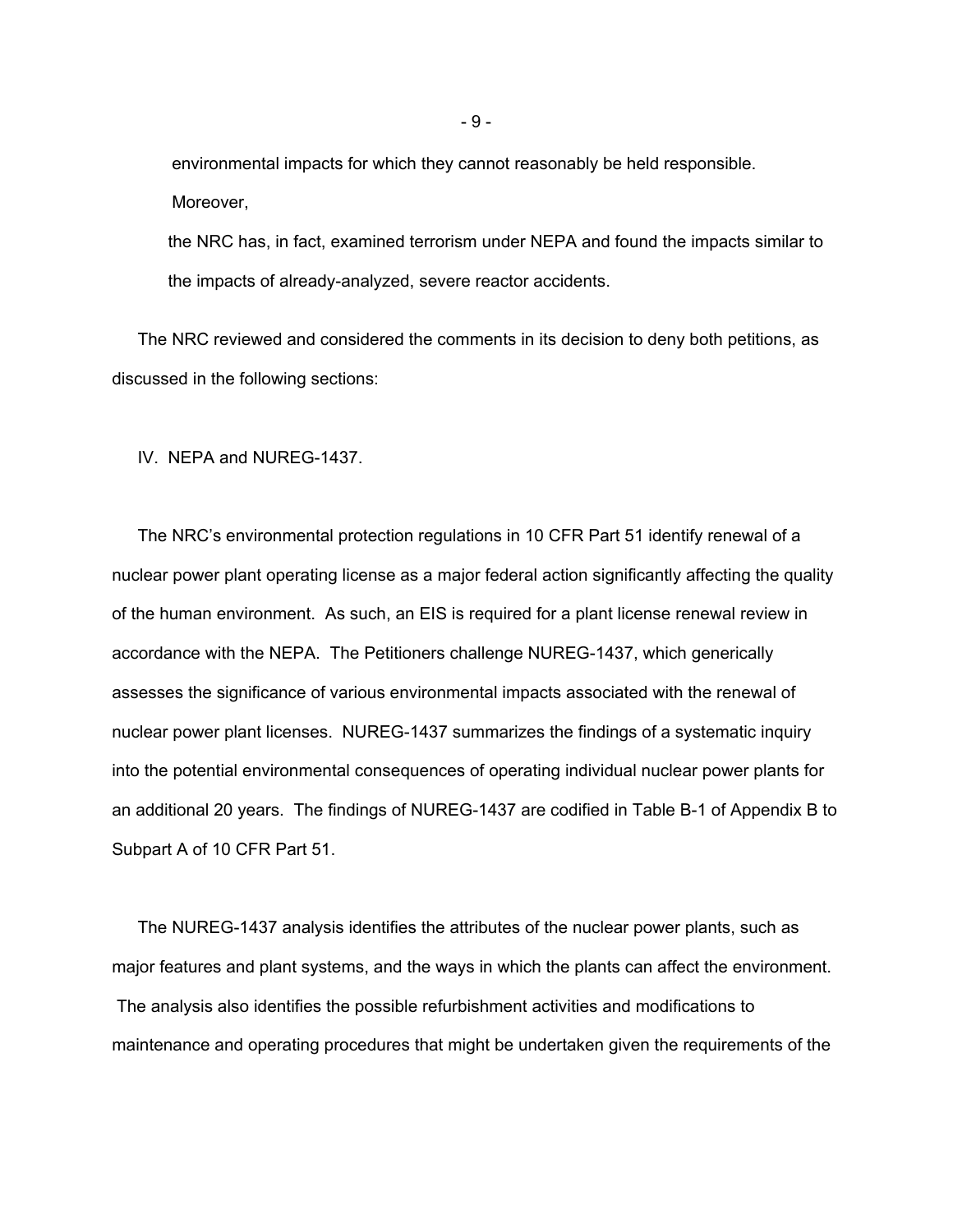safety review as provided for in the NRC's nuclear power plant license renewal regulations at 10 CFR Part 54.

NUREG-1437 assigns one of three impact levels (small, moderate, or large) to a given environmental resource (*e.g.*, air, water, or soil). A small impact means that the environmental effects are not detectable, or are so minor that they will neither destabilize, nor noticeably alter, any important attribute of the resource. A moderate impact means that the environmental effects are sufficient to alter noticeably, but not to destabilize, important attributes of the resource. A large impact means that the environmental effects are clearly noticeable, and are sufficient to destabilize important attributes of the resource.

In addition to determining the significance of environmental impacts associated with license renewal, the NRC determined whether the analysis in NUREG-1437 for a given resource can be applied to all plants. Under the NUREG-1437 analysis, impacts will be considered Category 1 or Category 2. A Category 1 determination means that the environmental impacts associated with that resource are generic (*i.e.*, the same) for all plants. A Category 2 determination means that the environmental impacts associated with that resource cannot be generically assessed, and must be assessed on a plant-specific basis.

The NRC regulations at 10 CFR Part 51, Subpart A , Appendix B, Table B-1 and NUREG-1437 set forth three criteria for an issue to be classified as Category 1. The first criterion is that the environmental impacts associated with that resource have been determined to apply to all plants. The second criterion is that a single significance level (*i.e.*, small, moderate, or large)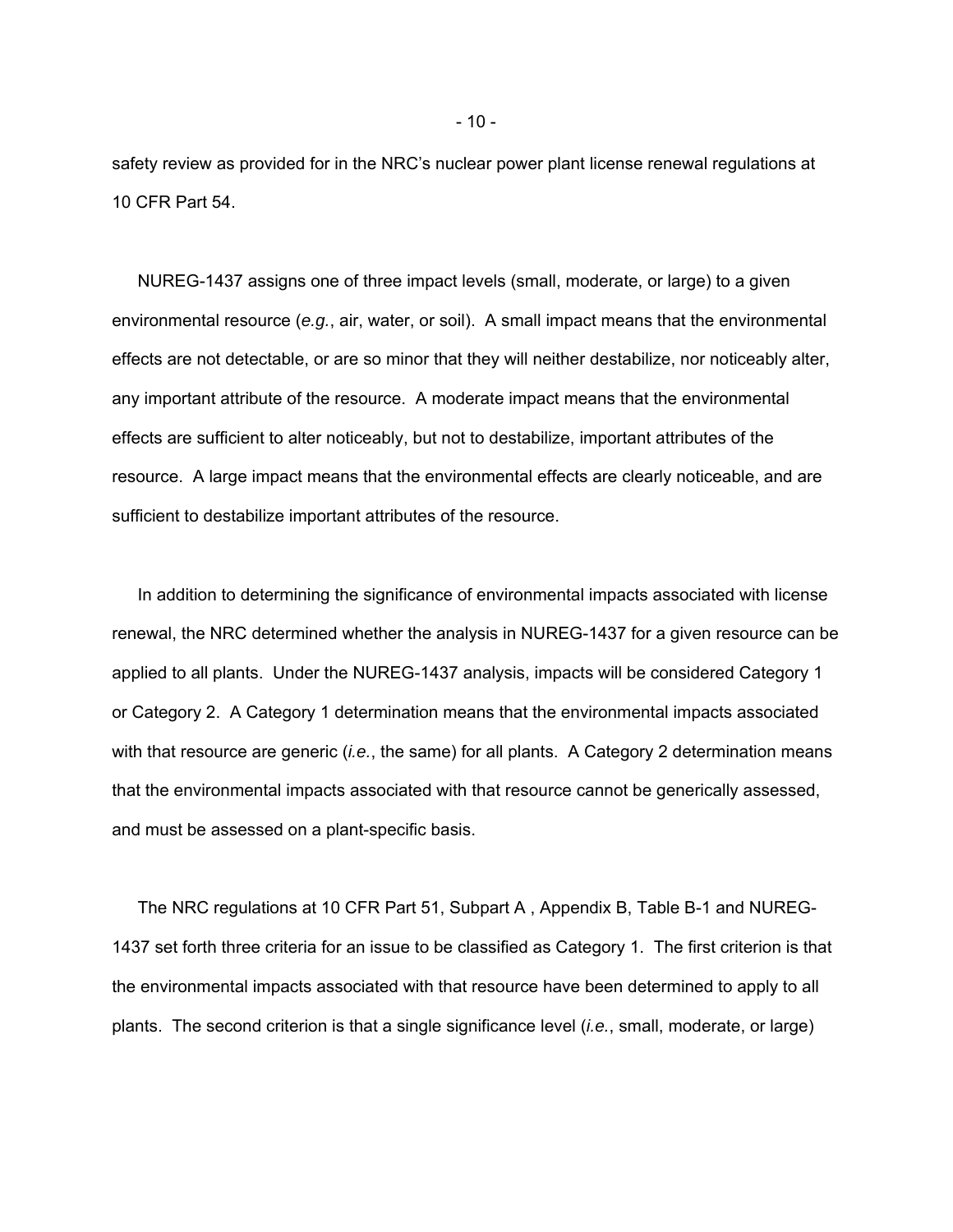has been assigned to the impacts.<sup>[1](#page-10-0)</sup> The third criterion is that the mitigation of any adverse impacts associated with the resource has been considered in NUREG-1437 and further, it has been determined that additional plant-specific mitigation measures are not likely to be sufficiently beneficial to warrant implementation. For Category 1 issues, the generic analysis may be adopted in each plant-specific license renewal review.

A Category 2 classification means that the NUREG-1437 analysis does not meet the criteria of Category 1. Thus, on that particular environmental issue, additional plant-specific review is required and must be analyzed by the license renewal applicant in its ER.

For each license renewal application, the NRC will prepare a draft supplemental EIS (SEIS) to analyze those plant-specific (Category 2) issues. Neither the SEIS nor the ER is required to cover Category 1 issues. However, both are required to consider any new and significant information for Category 1 or unidentified issues. The draft SEIS is made available for public comment. After considering public comments, the NRC will prepare and issue the final SEIS in accordance with 10 CFR 51.91 and 51.93. The final SEIS and NUREG-1437, together, serve as the requisite NEPA analysis for any given license renewal application.

<span id="page-10-0"></span>The NUREG-1437 analysis, as shown in Table B-1 of Appendix B to Subpart A of 10 CFR Part 51, found that the environmental impact of the storage of spent nuclear fuel, including highdensity storage, in SFPs, during any plant refurbishment or plant operation through the license renewal term, are of a small significance level and meet all Category 1 criteria. It is this finding that the Petitioners challenge. After reviewing the petitions and the public comments received,

- 11 -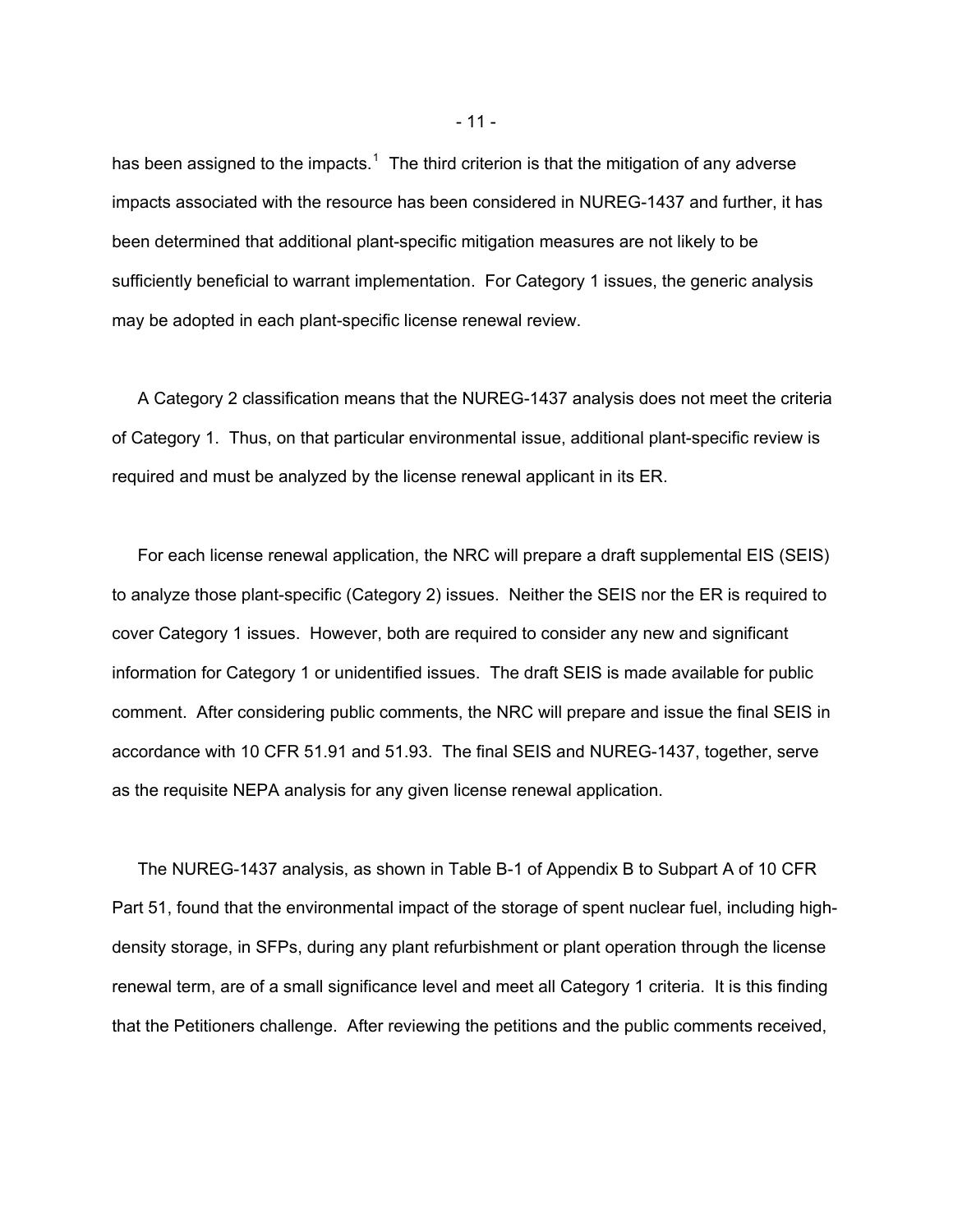the NRC has determined that its findings in NUREG-1437 and in Table B-1 remain valid, both for SFP accidents and for potential terrorist attacks that could result in an SFP zirconium fire.

V. Reasons for Denial ─ General.

## A. *Spent Fuel Pools.*

 $\overline{a}$ 

Spent nuclear fuel offloaded from a reactor is stored in a SFP. The SFPs at all nuclear plants in the United States are massive, extremely-robust structures designed to safely contain the spent fuel discharged from a nuclear reactor under a variety of normal, off-normal, and hypothetical accident conditions (*e.g.*, loss of electrical power, floods, earthquakes, or tornadoes). SFPs are made of thick, reinforced, concrete walls and floors lined with welded, stainless-steel plates to form a leak-tight barrier. Racks fitted in the SFPs store the fuel assemblies in a controlled configuration (*i.e.*, so that the fuel is both sub-critical and in a coolable geometry). Redundant monitoring, cooling, and makeup-water systems are provided. The spent fuel assemblies are positioned in racks at the bottom of the pool, and are typically covered by at least 25 feet of water. SFPs are essentially passive systems.

The water in the SFPs provides radiation shielding and spent fuel assembly cooling. It also captures radionuclides in case of fuel rod leaks. The water in the pool is circulated through heat exchangers for cooling. Filters capture any radionuclides and other contaminants that get into the water. Makeup water can also be added to the pool to replace water loss.

- 12 -

<sup>1</sup> A note to Table B-1 states that significance levels have not been assigned "for collective off site radiological impacts from the fuel cycle and from high level waste and spent fuel disposal." 10 CFR Part 51, Subpart A, App. B, Table B-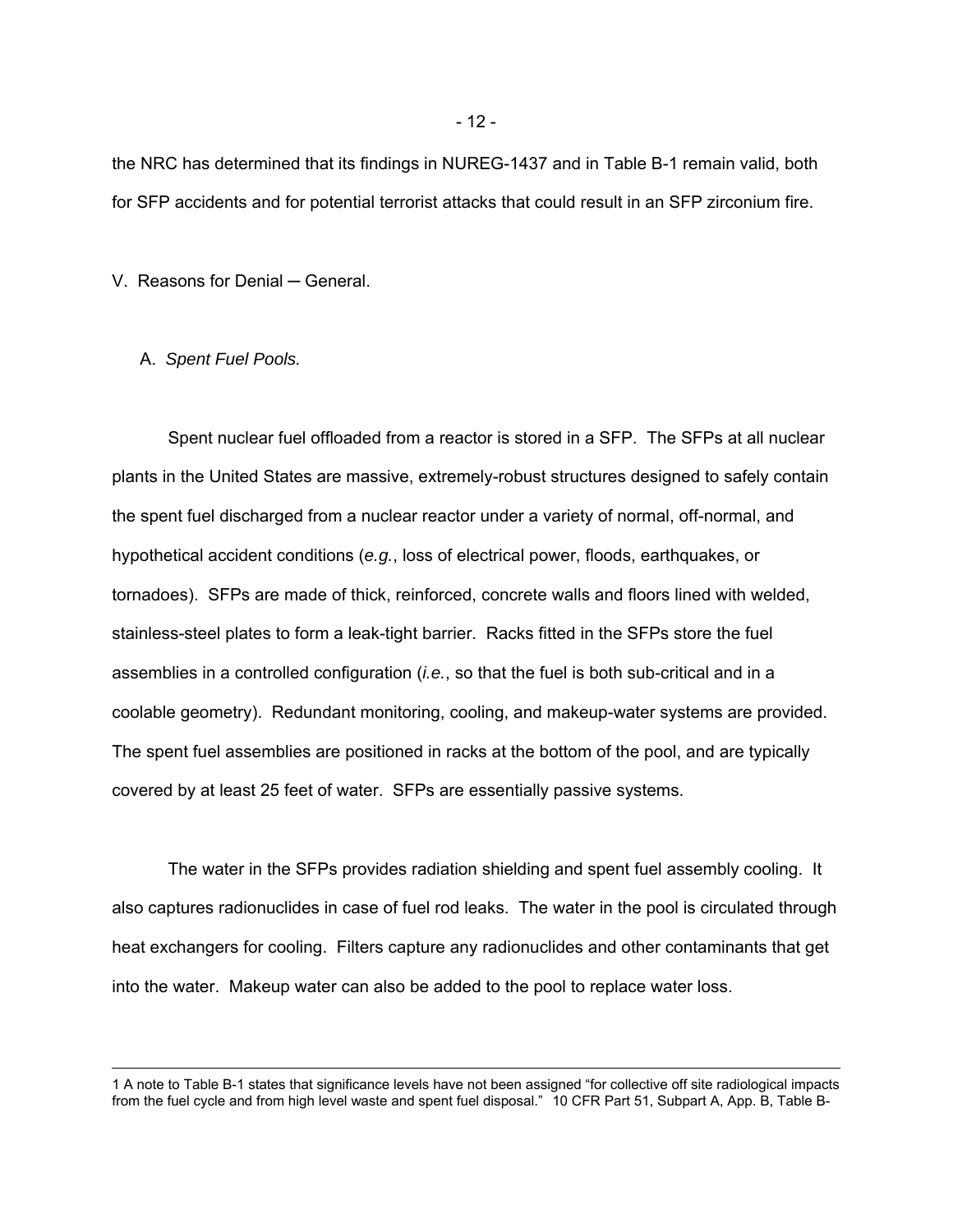<span id="page-12-0"></span> SFPs are located at reactor sites, typically within the fuel-handling (pressurized-water reactor) or reactor building (boiling-water reactor). From a structural point of view, nuclear power plants are designed to protect against external events such as tornadoes, hurricanes, fires, and floods. These structural features, complemented by the deployment of effective and visible physical security protection measures, are also deterrents to terrorist activities. Additionally, the emergency procedures and SAMA guidelines developed for reactor accidents provide a means for mitigating the potential consequences of terrorist attacks.

#### B. *Physical Security.*

The Petitioners raise the possibility of a successful terrorist attack as increasing the probability of an SFP zirconium fire. As the NAS Report found, the probability of terrorist attacks on SFPs cannot be reliably assessed, quantitatively or comparatively. The NRC has determined, however, that security and mitigation measures the NRC has imposed upon its licensees since September 11, 2001, and national anti-terrorist measures to prevent, for example, aircraft hijackings, coupled with the robust nature of SFPs, make the probability of a *successful* terrorist attack, though numerically indeterminable, very low.

The NRC's regulations and security orders require licensees to develop security and training plans for NRC review and approval, implement procedures for these plans, and to periodically demonstrate proficiency through tests and exercises.<sup>[2](#page-12-0)</sup> In addition, reactor physical security systems use a defense-in-depth concept, involving the following:

1, n. 2.

 $\overline{a}$ 

<sup>2</sup> For additional related information, please see the NRC fact sheet "NRC Review of Paper on Reducing Hazards From Stored Spent Nuclear Fuel," which is available on the NRC's public website at: http://www.nrc.gov/readingrm/doc-collections/fact-sheets/reducing-hazards-spent-fuel.html.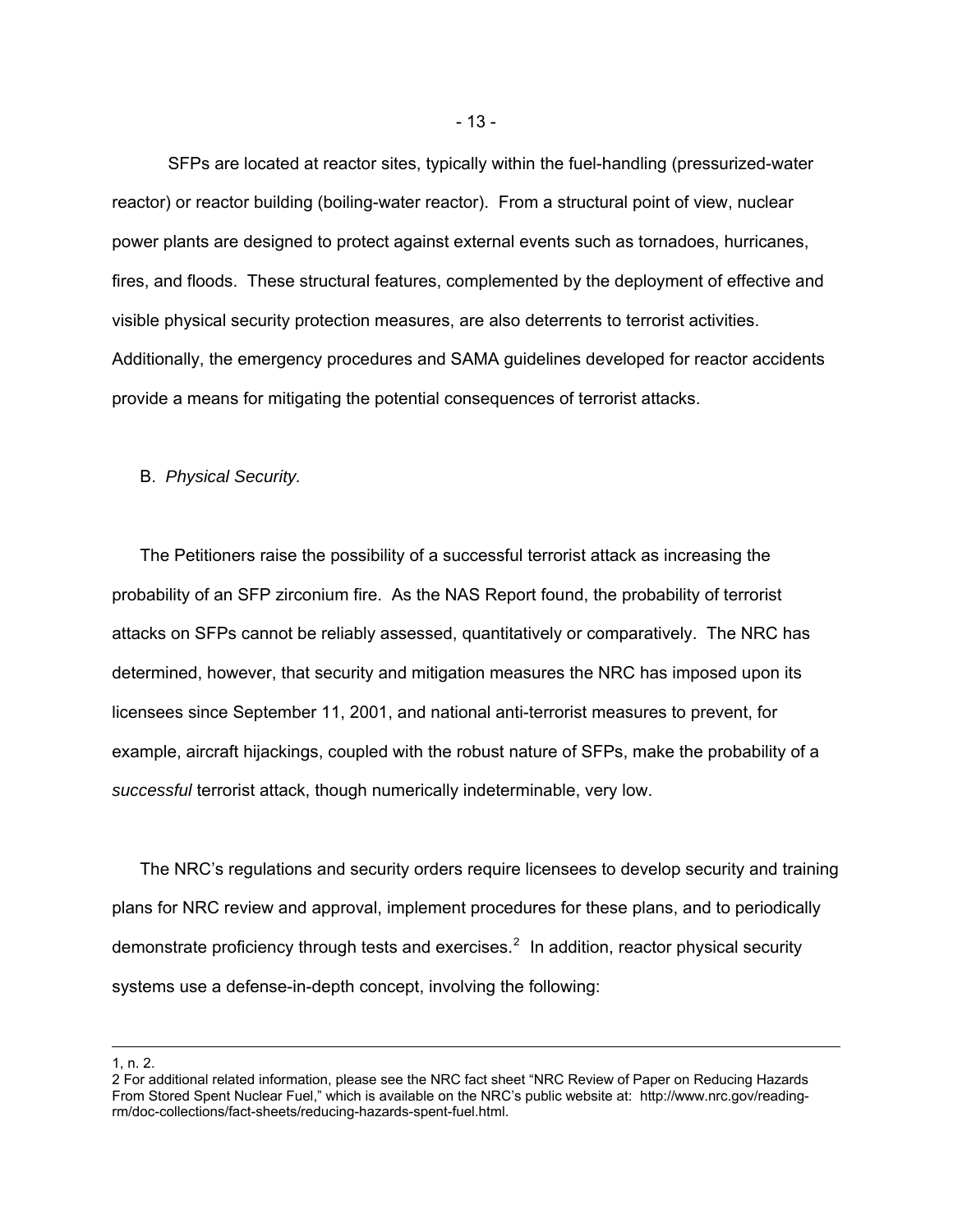- 14 -

- Vehicle (external) barriers
- Fences
- Intrusion detection, alarm, and assessment systems
- Internal barriers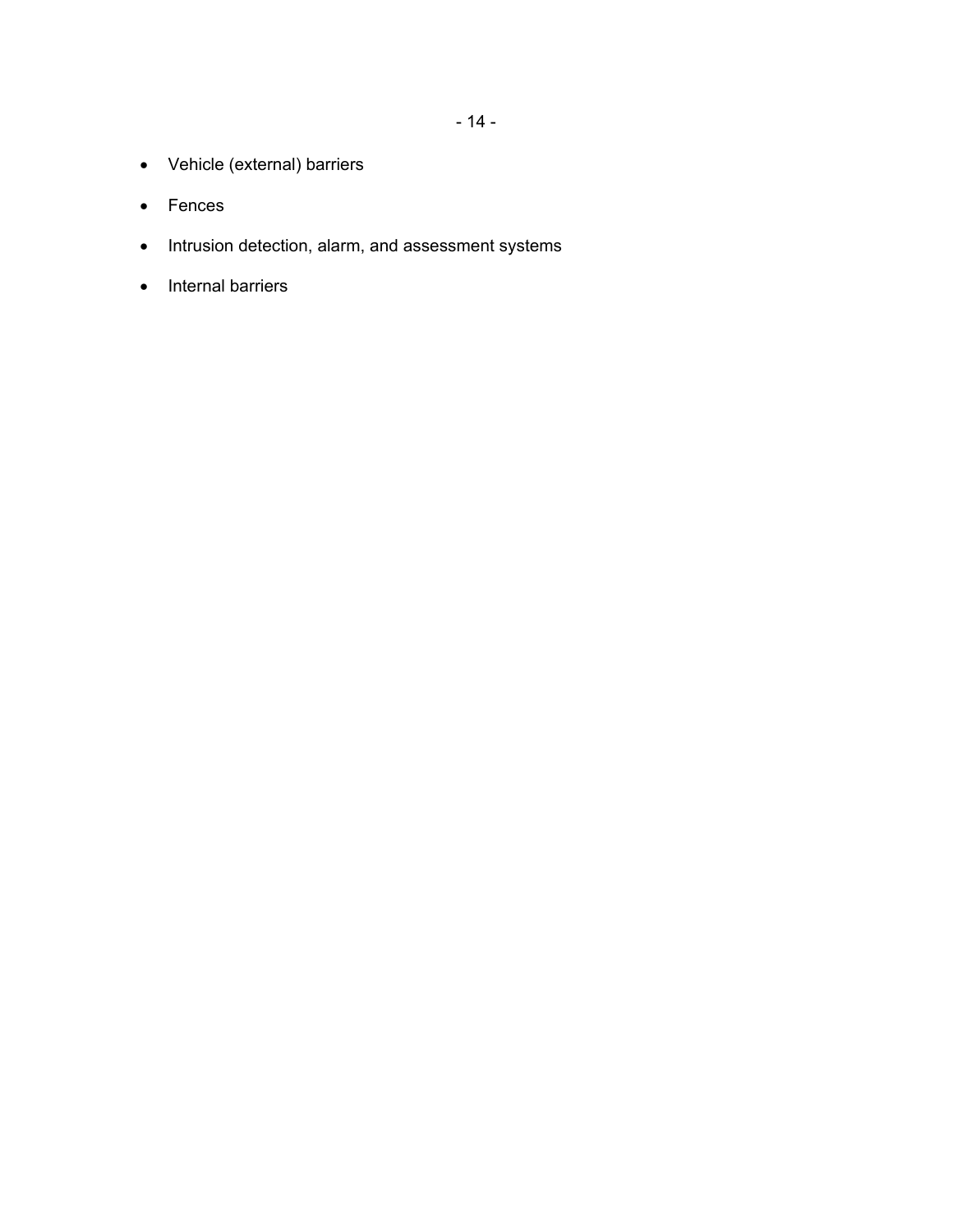• Armed responders

 $\overline{a}$ 

- Redundant alarm stations with command, control, and communications systems
- Local law enforcement authority's response to a site and augmentation of the on-site armed response force
- Security and emergency-preparedness procedure development and planning efforts with local officials
- Security personnel training and qualification

The NRC's regulatory approach for maintaining the safety and security of power reactors, and thus SFPs, is based upon robust designs that are coupled with a strategic triad of preventive/protective systems, mitigative systems, and emergency-preparedness and response. Furthermore, each licensee's security functions are integrated and coordinated with reactor operations and emergency response functions. Licensees develop protective strategies in order to meet the NRC design-basis threat (DBT).<sup>[3](#page-14-0)</sup> In addition, other Federal agencies such as the Federal Aviation Administration, the Federal Bureau of Investigation, and the Department of Homeland Security have taken aggressive steps to prevent terrorist attacks in the United States. Taken as a whole, these systems, personnel, and procedures provide reasonable assurance that public health and safety, the environment, and the common defense and security will be adequately protected.

<span id="page-14-0"></span><sup>3</sup> The DBT represents the largest threat against which a private sector facility can be reasonably expected to defend with high assurance. The NRC's DBT rule was published in the *Federal Register* on March 19, 2007 (72 FR 12705).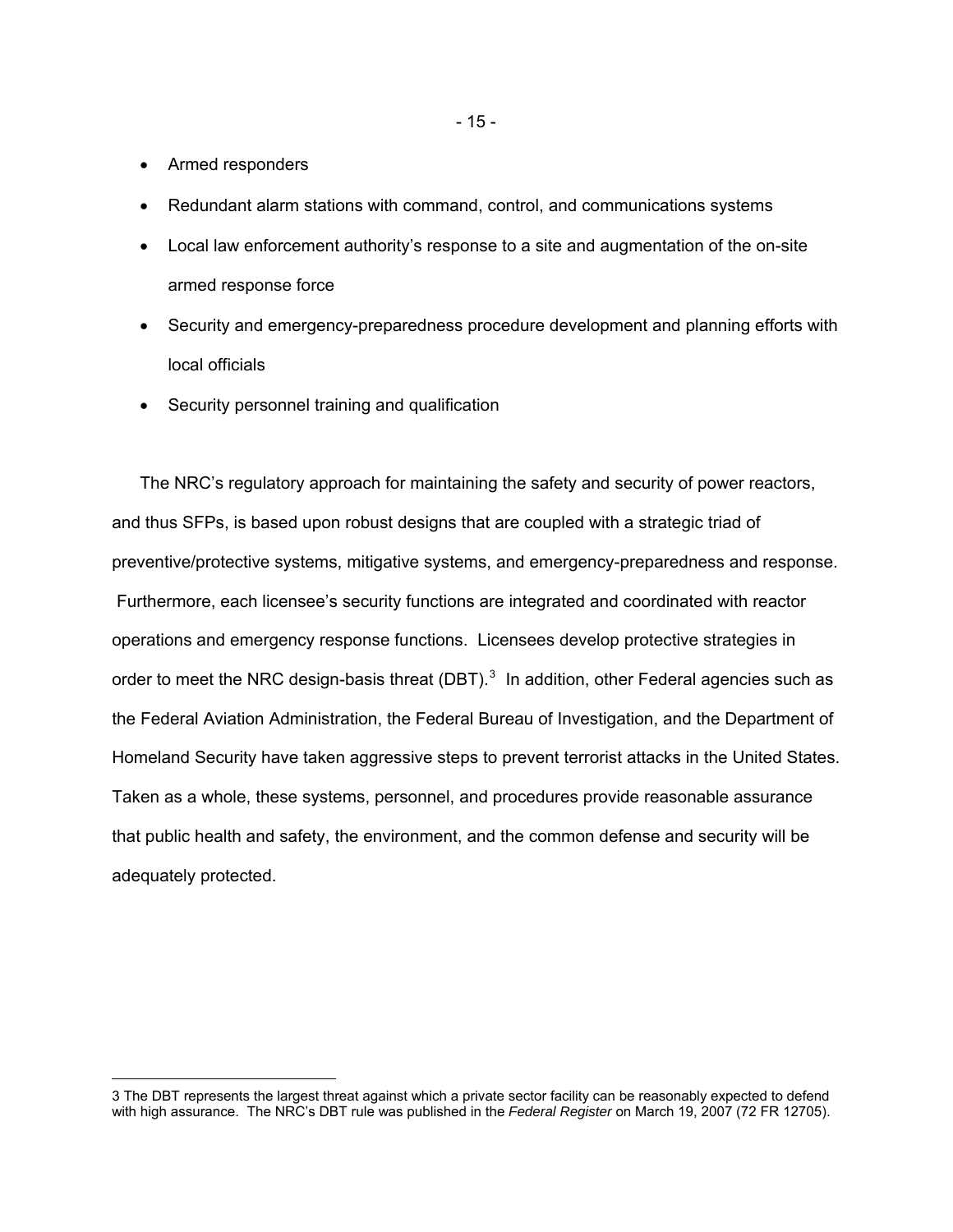## C. *Very Low Risk.*

 $\overline{a}$ 

Risk is defined as the probability of the occurrence of a given event multiplied by the consequences of that event. $4$  Studies conducted over the last three decades have consistently shown that the probability of an accident causing a zirconium fire in an SFP to be lower than that for severe reactor accidents. The risk of beyond design-basis accidents (DBAs) in SFPs was first examined as part of the landmark *Reactor Safety Study: An Assessment of Accident Risks in U.S. Commercial Nuclear Power Plants* (WASH-1400, NUREG-75/014, 1975), and was found to be several orders of magnitude below those involving the reactor core. The risk of an SFP accident was re-examined in the 1980's as Generic Issue 82, *Beyond Design Basis Accidents in Spent Fuel Pools*, in light of increased use of high-density storage racks and laboratory studies that indicated the possibility of zirconium fire propagation between assemblies in an air-cooled environment. The risk assessment and cost-benefit analyses developed through this effort, NUREG-1353, *Regulatory Analysis for the Resolution of Generic Issue 82, Beyond Design Basis Accidents in Spent Fuel Pools*, Section 6.2, April 1989, concluded that the risk of a severe accident in the SFP was low and "appear[s] to meet" the objectives of the Commission's "Safety Goals for the Operations of Nuclear Power Plants; Policy Statement," (August 4, 1986; 51 FR 28044), as amended (August 21, 1986; 51 FR 30028), and that no new regulatory requirements were warranted.<sup>[5](#page-15-1)</sup>

<span id="page-15-0"></span><sup>4</sup> The American Society of Mechanical Engineers (ASME) "Standard for Probabilistic Risk Assessment for Nuclear Power Plant Applications," ASME RA-S-2002, defines risk as the probability and consequences of an event, as expressed by the risk "triplet" that is the answer to the following three questions: (1) What can go wrong? (2) How likely is it? and (3) What are the consequences if it occurs?

<span id="page-15-1"></span><sup>5</sup> The Commission's Safety Goals identified two quantitative objectives concerning mortality risks: 1) The risk to an average individual in the vicinity of a nuclear power plant of prompt fatalities that might result from reactor accidents should not exceed one-tenth of one percent (0.1 percent) of the sum of prompt fatality risks resulting from other accidents in which members of the U.S. population are generally exposed; and 2) The risk to the population in the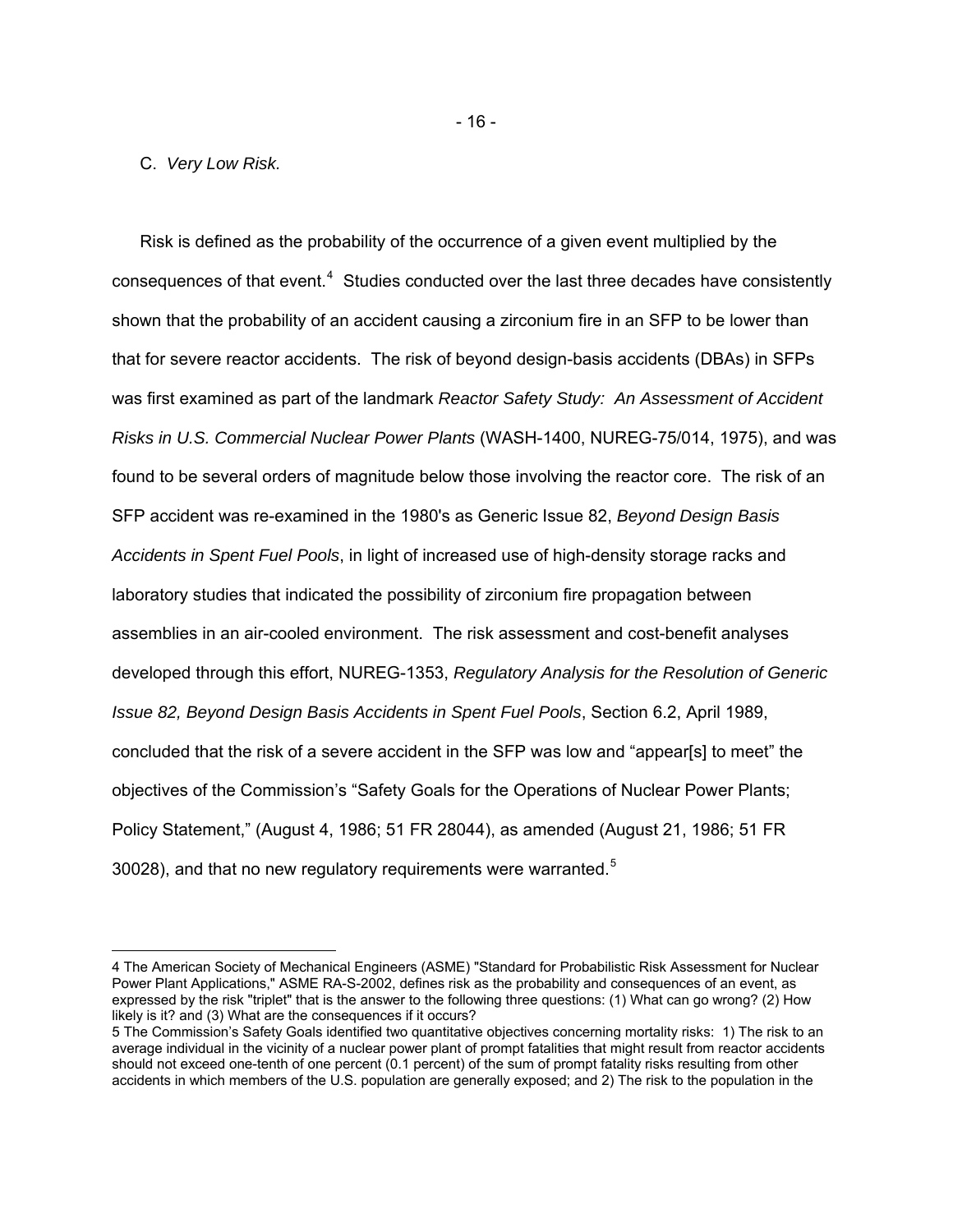SFP accident risk was re-assessed in the late 1990s to support a risk-informed rulemaking for permanently shutdown, or decommissioned, nuclear power plants. The study, NUREG-1738, *Technical Study of Spent Fuel Pool Accident Risk at Decommissioning Nuclear Power Plants*, January 2001, conservatively assumed that if the water level in the SFP dropped below the top of the spent fuel, an SFP zirconium fire involving all of the spent fuel would occur, and thereby bounded those conditions associated with air cooling of the fuel (including partialdraindown scenarios) and fire propagation. Even when all events leading to the spent fuel assemblies becoming partially or completely uncovered were assumed to result in an SFP zirconium fire, the study found the risk of an SFP fire to be low and well within the Commission's Safety Goals.

Furthermore, significant additional analyses have been performed since September 11, 2001, that support the view that the risk of a successful terrorist attack (*i.e.*, one that results in an SFP zirconium fire) is very low. These analyses were conducted by the Sandia National Laboratories and are collectively referred to herein as the "Sandia studies."<sup>[6](#page-16-0)</sup> The Sandia studies are sensitive security related information and are not available to the public. The Sandia studies considered spent fuel loading patterns and other aspects of a pressurizedwater reactor SFP and a boiling-water reactor SFP, including the role that the circulation of air plays in the cooling of spent fuel. The Sandia studies indicated that there may be a significant

 $\overline{a}$ 

<span id="page-16-0"></span>area near a nuclear power plant of cancer fatalities that might result from nuclear power plant operation should not exceed one-tenth of one percent (0.1 percent) of the sum of cancer fatality risks resulting from all other causes. 6 Sandia National Laboratories, "Mitigation of Spent Fuel Pool Loss-of-Coolant Inventory Accidents and Extension of Reference Plant Analyses to Other Spent Fuel Pools," Sandia Letter Report, Revision 2 (November 2006) incorporates and summarizes the Sandia Studies. This document is designated "Official Use Only—Security Related Information." A version of the Sandia Studies, with substantial redactions, was made public as a response to a Freedom of Information Act request. It is available on the NRC's Agencywide Document Access and Management System (ADAMS). The redacted version can be found under ADAMS Accession No. ML062290362. For access to ADAMS, contact the NRC Public Document Room Reference staff at 1-800-397-4209, 301-415-4737, or by e-mail to [pdr.resource@nrc.gov.](mailto:pdr.resource@nrc.gov) For additional related information, please see the NRC fact sheet "NRC Review of Paper on Reducing Hazards From Stored Spent Nuclear Fuel," which is available on the NRC's public website at: http://www.nrc.gov/reading-rm/doc-collections/fact-sheets/reducing-hazards-spent-fuel.html.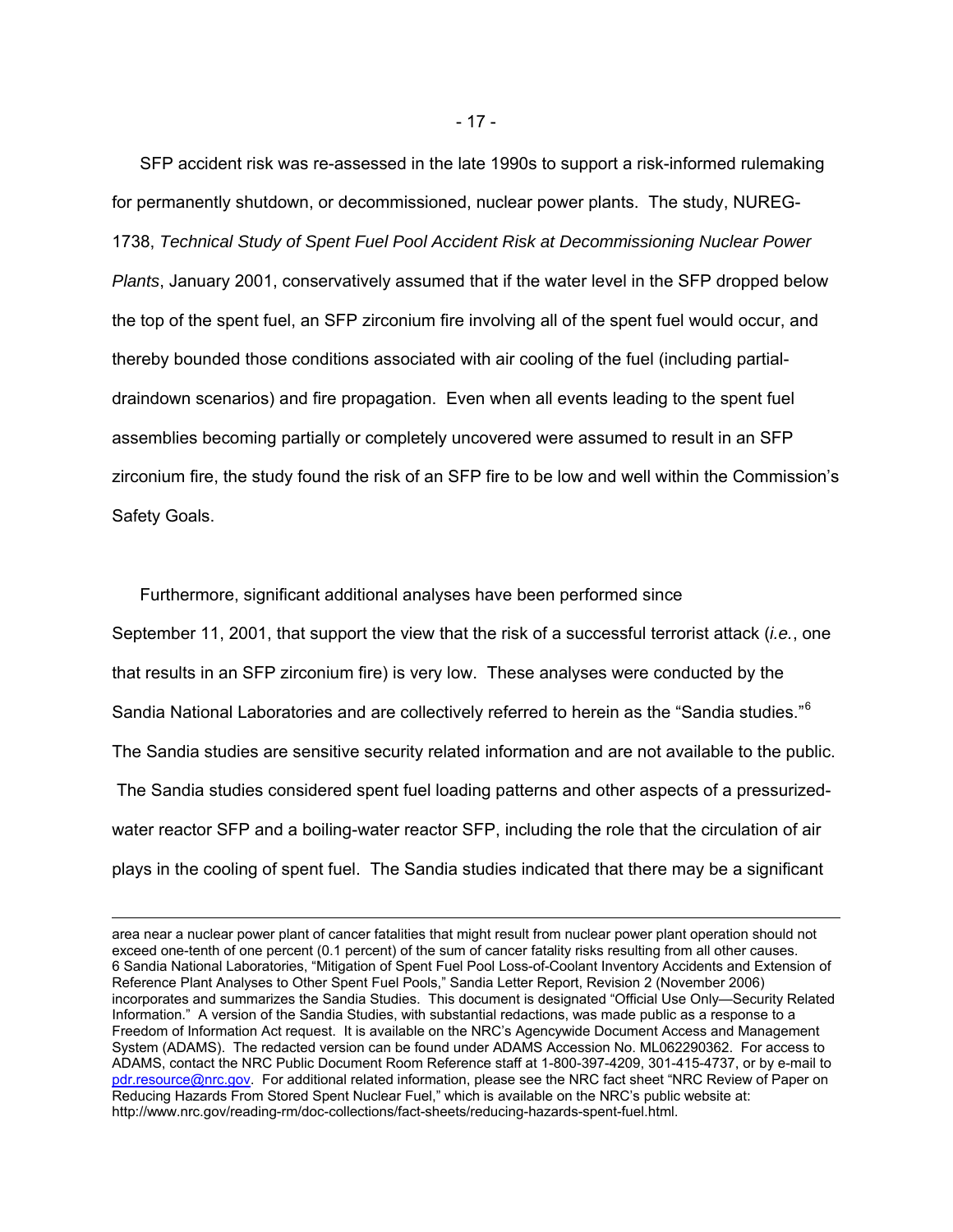amount of time between the initiating event (*i.e.*, the event that causes the SFP water level to drop) and the spent fuel assemblies becoming partially or completely uncovered. In addition, the Sandia studies indicated that for those hypothetical conditions where air cooling may not be effective in preventing a zirconium fire (*i.e.*, the partial drain down scenario cited by the Petitioners), there is a significant amount of time between the spent fuel becoming uncovered and the possible onset of such a zirconium fire, thereby providing a substantial opportunity for both operator and system event mitigation.

The Sandia studies, which more fully account for relevant heat transfer and fluid flow mechanisms, also indicated that air-cooling of spent fuel would be sufficient to prevent SFP zirconium fires at a point much earlier following fuel offload from the reactor than previously considered (*e.g.*, in NUREG-1738). Thus, the fuel is more easily cooled, and the likelihood of an SFP fire is therefore reduced.

Additional mitigation strategies implemented subsequent to September 11, 2001, enhance spent fuel coolability and the potential to recover SFP water level and cooling prior to a potential SFP zirconium fire. The Sandia studies also confirmed the effectiveness of additional mitigation strategies to maintain spent fuel cooling in the event the pool is drained and its initial water inventory is reduced or lost entirely. Based on this more recent information, and the implementation of additional strategies following September 11, 2001, the probability, and accordingly, the risk, of a SFP zirconium fire initiation is expected to be less than reported in NUREG-1738 and previous studies.

Given the physical robustness of SFPs, the physical security measures, and SFP mitigation measures, and based upon NRC site evaluations of every SFP in the United States, the NRC has determined that the risk of an SFP zirconium fire, whether caused by an accident or a

- 18 -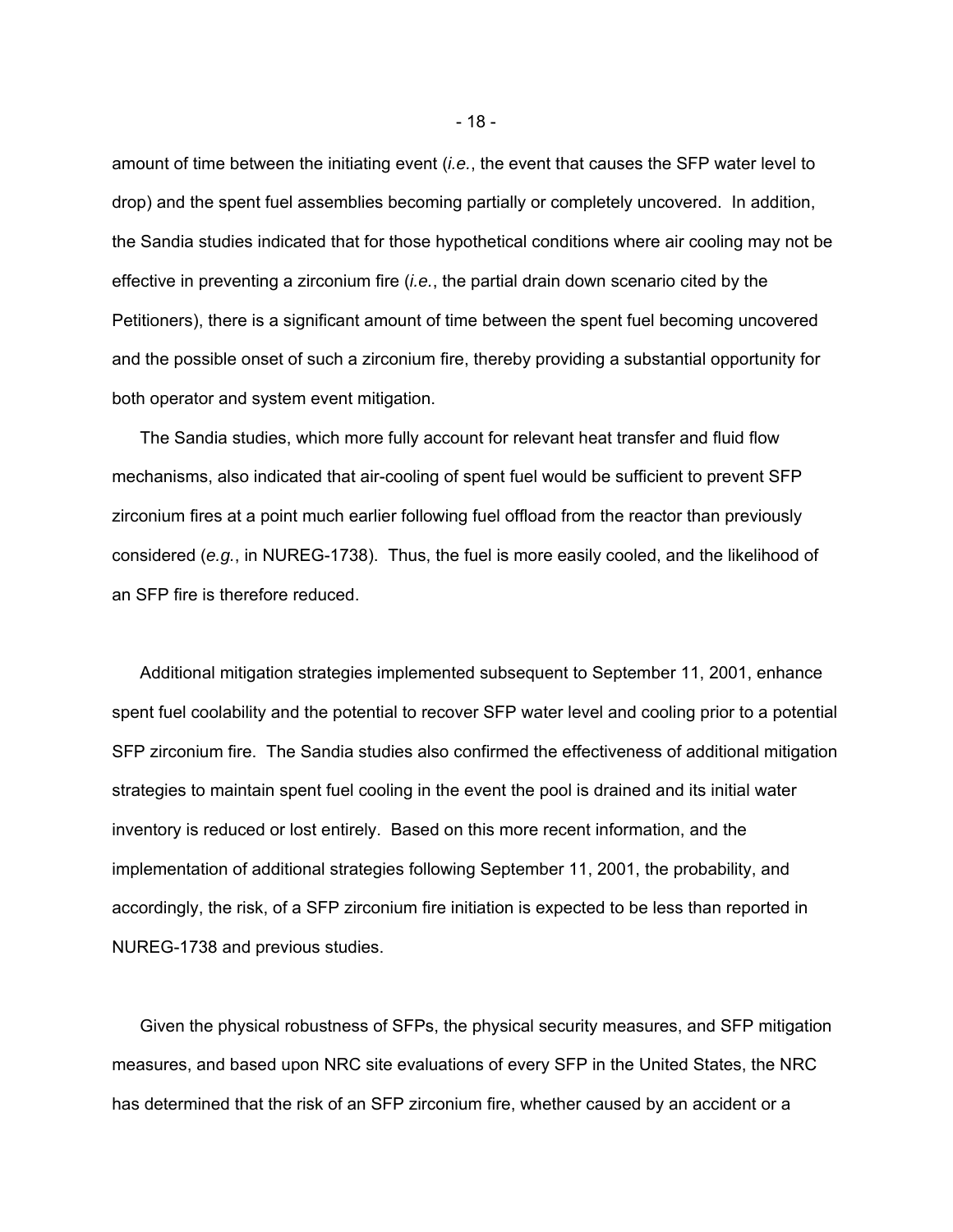terrorist attack, is very low. As such, the NRC's generic findings in NUREG-1437, as further reflected in Table B-1 of Appendix B to Subpart A of 10 CFR Part 51, remain valid.

VI. Reasons for Denial – NRC Responses to Petitioners' Assertions.

A. New and Significant Information.

The Petitioners asserted that new and significant information shows that the NRC incorrectly characterized the environmental impacts of spent fuel storage as "insignificant." The information relied upon by the Petitioners, however, is neither "new" nor "significant," within the NRC's definition of those terms. The NRC defines these terms in its Supplement 1 to NRC Regulatory Guide 4.2, *Preparation of Supplemental Environmental Reports for Applications to Renew Nuclear Power Plant Operating Licenses*, Chapter 5 (September 2000) (RG 4.2S1). "New and significant" information, which would require supplementing NUREG-1437, is defined as follows:

(1) Information that identifies a significant environmental issue that was not considered in NUREG-1437 and, consequently, not codified in Appendix B to Subpart A of 10 CFR Part 51, or

(2) Information that was not considered in the analyses summarized in NUREG-1437 and that leads to an impact finding different from that codified in 10 CFR Part 51.

The Petitioners' "new and significant" information does not meet the RG 4.2S1 criteria. NUREG-1437 (Sections 6.4.6.1. to 6.4.6.3.), and the analyses cited therein, including the NRC's "Waste Confidence Rule" (September 18, 1990; 55 FR 38474, 38480-81), extensively considered the risk of SFP accidents. Moreover, to the extent any information submitted by the Petitioners was not considered in NUREG-1437, none of the information is "significant,"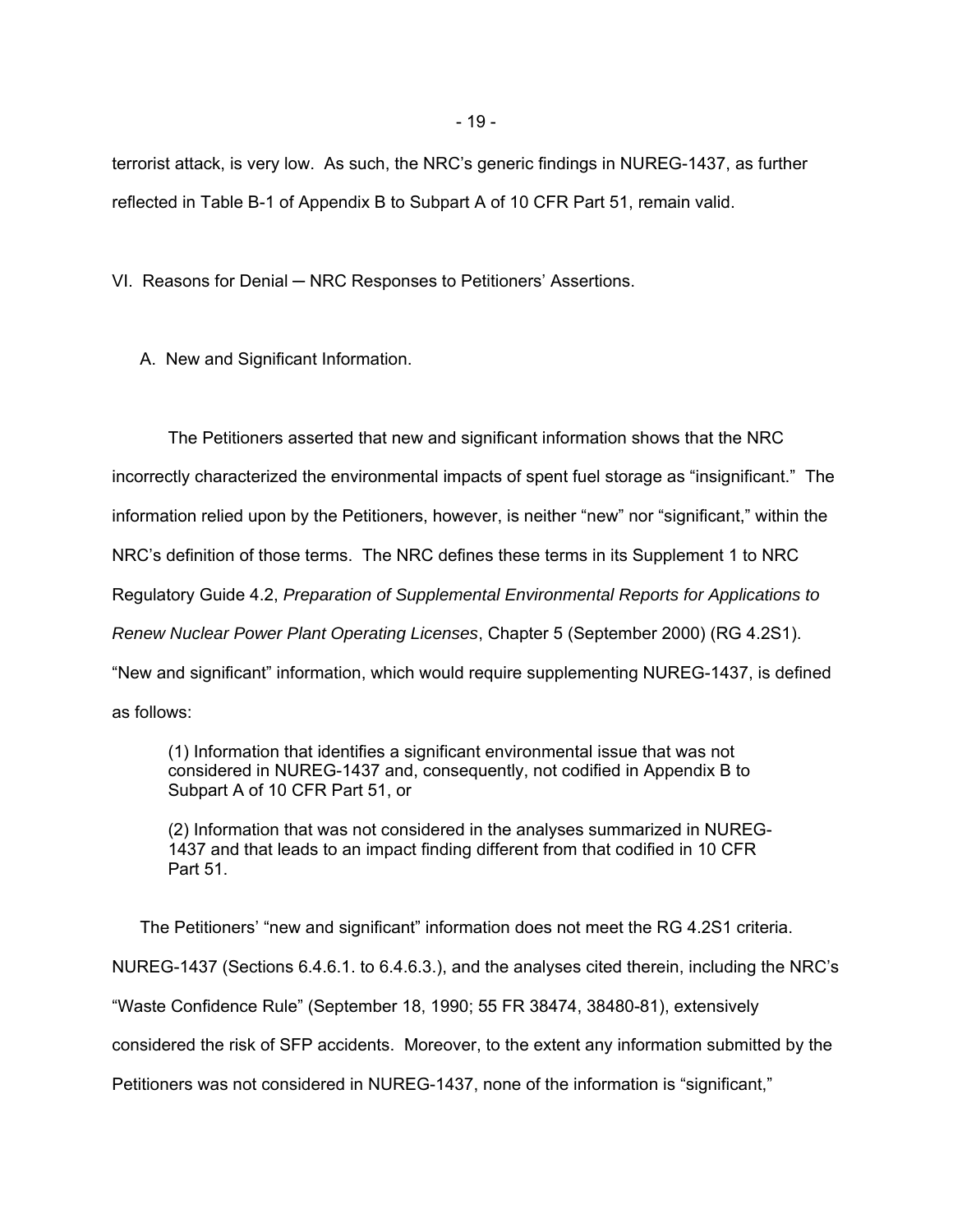because, as explained further in this document, it would not lead to "an impact finding different from that codified in 10 CFR Part 51," or as set forth in NUREG-1437.

B. Spent Fuel Assemblies Will Burn If Uncovered.

The Petitioners asserted that new and significant information, consisting primarily of the Thompson Report, NUREG-1738, and a government-sponsored study, the NAS Report, show that spent fuel will burn if the water level in an SFP drops to the point where the tops of the fuel assemblies are uncovered. Specifically, the Petitioners asserted that the NRC fails to recognize the danger of a partial loss of water in an SFP, which in the Petitioners' view, is more likely to cause an SFP zirconium fire than a complete loss of water, because the remaining water will block the circulating air that would otherwise act to cool the spent fuel assemblies.

The NRC does not agree with the Petitioners' assertions. The NRC has determined that a zirconium cladding fire does not occur when only the tops of the fuel assemblies are uncovered. In reality, a zirconium fire cannot occur unless fuel uncovering is more substantial. Even then, the occurrence of a zirconium fire requires a number of conditions which are extremely unlikely to occur together. The Sandia studies provide a more realistic assessment of the coolability of spent fuel under a range of conditions and a better understanding of the actual safety margins than was indicated in NUREG-1738. The Sandia studies have consistently and conclusively shown that the safety margins are much larger than indicated by previous studies such as NUREG-1738.

1. Heat Transfer Mechanisms.

- 20 -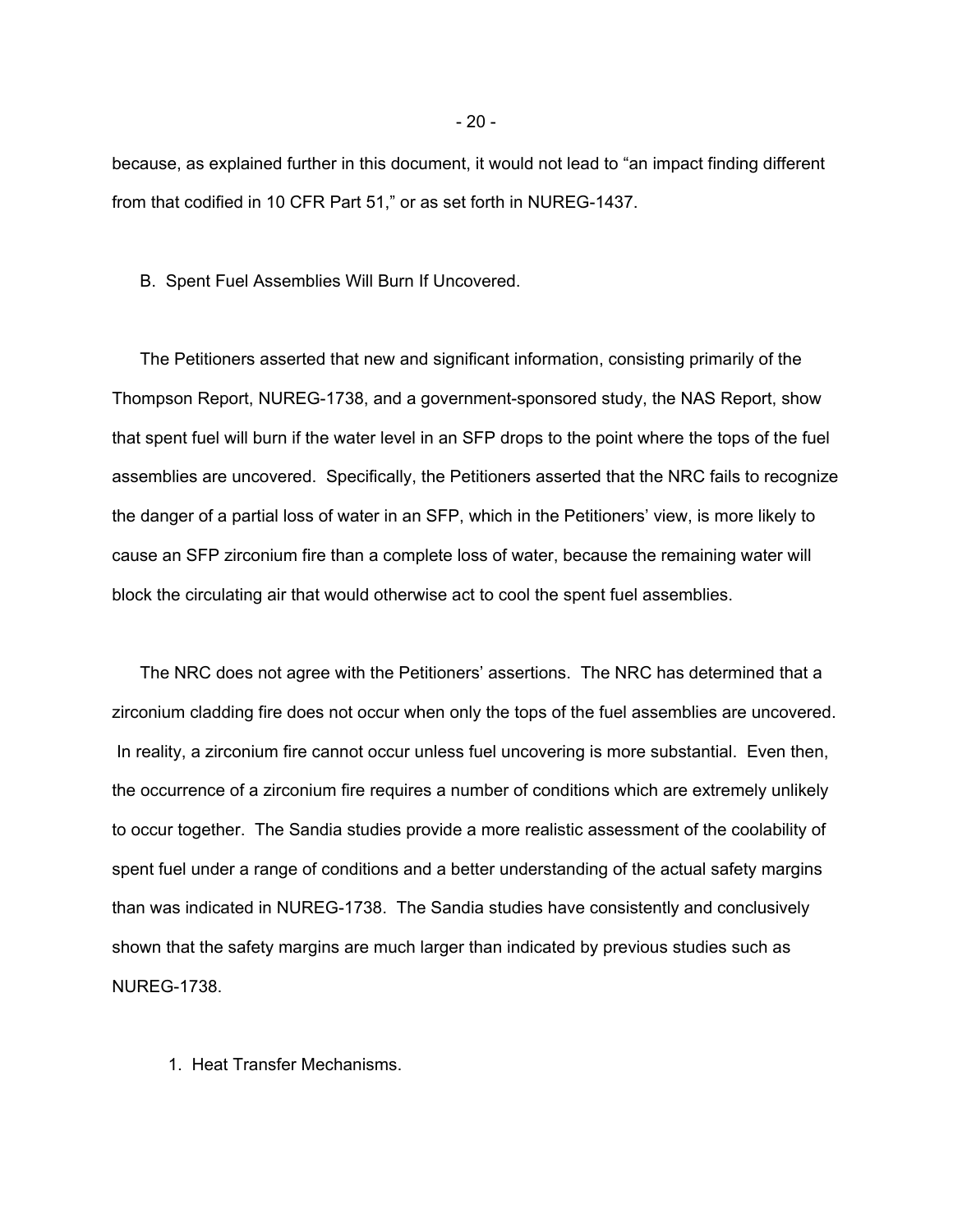Past NRC studies of spent fuel heatup and zirconium fire initiation conservatively did not consider certain natural heat-transfer mechanisms which would serve to limit heatup of the spent fuel assemblies and prevent a zirconium fire. In particular, these studies, including NUREG-1738, did not consider heat transfer from higher-decay-power assemblies to older, lower-decay-power fuel assemblies in the SFP. This heat transfer would substantially increase the effectiveness of air cooling in the event the SFP is drained, far beyond the effectiveness of air cooling cited in past studies. Both the Sandia studies and the NAS Report confirm the NRC conclusion that such heat transfer mechanisms allow rapid heat transfer away from the higherpowered assemblies. The NAS Report also noted that such heat transfer could air-cool the assemblies to prevent a zirconium fire within a relatively short time after the discharge of assemblies from the reactor to the  $SFP<sup>7</sup>$  $SFP<sup>7</sup>$  $SFP<sup>7</sup>$  Thus, air cooling is an effective, passive mechanism for cooling spent fuel assemblies in the pool.

#### 2. Partial Drain-Down.

Air cooling is less effective under the special, limited condition where the water level in the SFP drops to a point where water and steam cooling is not sufficient to prevent the fuel from overheating and initiating a zirconium fire, but the water level is high enough to block the full natural circulation of air flow through the assemblies. This condition has been commonly referred to as a partial draindown, and is cited in the Thompson Report. Under those conditions, however, it is important to realistically model the heat transfer between high- and low-powered

- 21 -

 $\overline{a}$ 

<span id="page-20-0"></span><sup>7</sup> NAS Report at 53.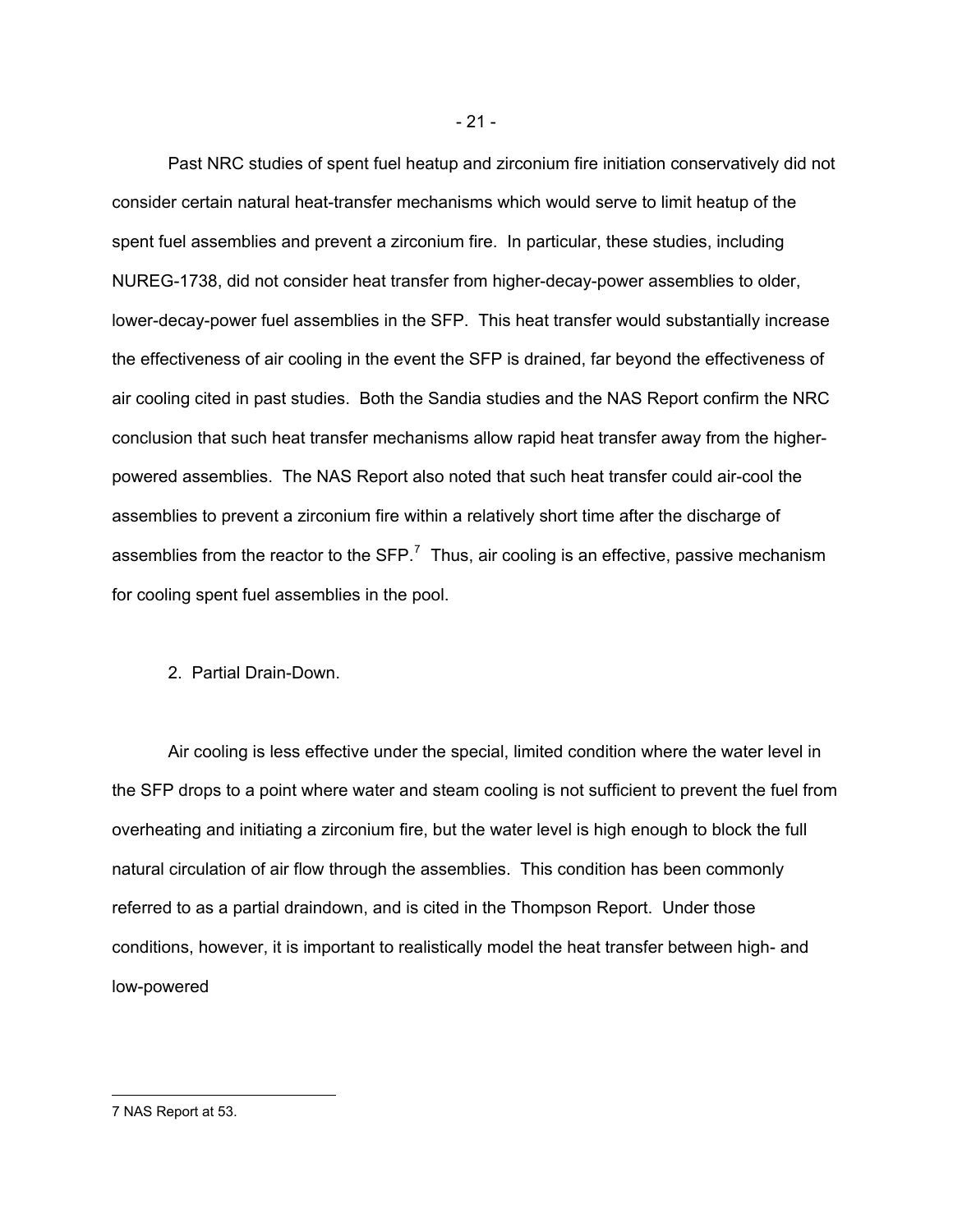fuel assemblies. The heat transfer from hot fuel assemblies to cooler assemblies will delay the heat-up of assemblies, and allow plant operators time to take additional measures to restore effective cooling to the assemblies. Further, for very low-powered assemblies, the downward flow of air into the assemblies can also serve to cool the assembly even though the fullcirculation flow path is blocked. Also, as discussed further in this document, all nuclear plant SFPs have been assessed to identify additional, existing cooling capability and to provide new supplemental cooling capability which could be used during such rare events. This supplemental cooling capability specifically addresses the cooling needs during partial draindown events, and would reduce the probability of a zirconium fire even during those extreme events.

#### 3. License Amendments.

In January 2006, the nuclear industry proposed a combination of internal and external strategies to enhance the spent fuel heat removal capability systems at every operating nuclear power plant. The internal strategy implements a diverse SFP makeup system that can supply the required amount of makeup water and SFP spray to remove decay heat. The external strategy involves using an independently-powered, portable, SFP coolant makeup and spray capability system that enhances spray and rapid coolant makeup to mitigate a wide range of possible scenarios that could reduce SFP water levels. In addition, in cases where SFP water levels can not be maintained, leakage control strategies would be considered along with guidance to maximize spray flows to the SFP. Time lines have been developed that include both dispersed and non-dispersed spent fuel storage. The NRC has approved license amendments and issued safety evaluations to incorporate these strategies into the plant licensing bases of all operating nuclear power plants in the United States.

- 22 -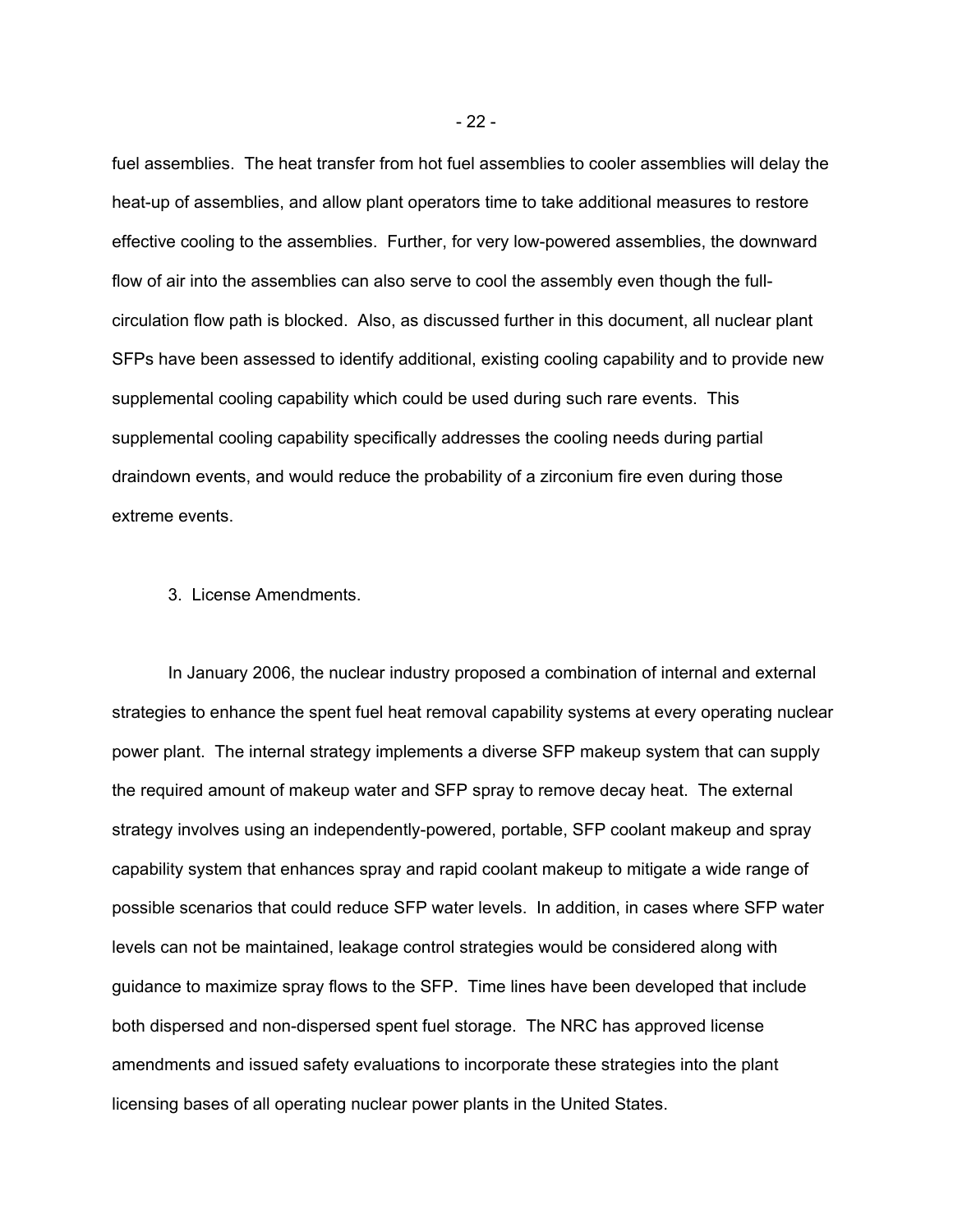C. Fuel Will Burn Regardless of its Age.

The NRC disagrees with the Petitioners' assertion that fuel will burn regardless of age. Older fuel (fuel which has been discharged from the reactor for a longer time) is more easily cooled and is less likely to ignite because of its lower decay power. A study relied upon by the Petitioners, NUREG-1738, did conservatively assume that spent fuel stored in an SFP, regardless of age, may be potentially vulnerable to a partial drain down event, and that the possibility of a zirconium fire could not be ruled out on a generic basis. This conclusion, however, was in no sense a statement of certainty and was made in order to reach a conclusion on a generic basis, without relying on any plant-specific analyses.

Furthermore, the SFP zirconium fire frequency in NUREG-1738 was predicated on a bounding, conservative assumption that an SFP fire involving all of the spent fuel would occur if the water level in the SFP dropped below the top of the spent fuel. The NUREG-1738 analysis did not attempt to specifically address a number of issues and actions that would substantially reduce the likelihood of a zirconium fire, potentially rendering the frequency estimate to be remote and speculative. For example, NUREG-1738 did not account for the additional time available following the spent fuel being partially or completely uncovered, but prior to the onset of a zirconium fire, that would allow for plant operator actions, makeup of SFP water levels, and other mitigation measures. In addition, NUREG-1738 did not consider the impact of plant and procedure changes implemented as a result of the events of the September 11, 2001, terrorist attacks. NUREG-1738 did clarify that the likelihood of a zirconium fire under such conditions could be reduced by accident management measures, but it was not the purpose of NUREG-1738 to evaluate such accident management measures.

- 23 -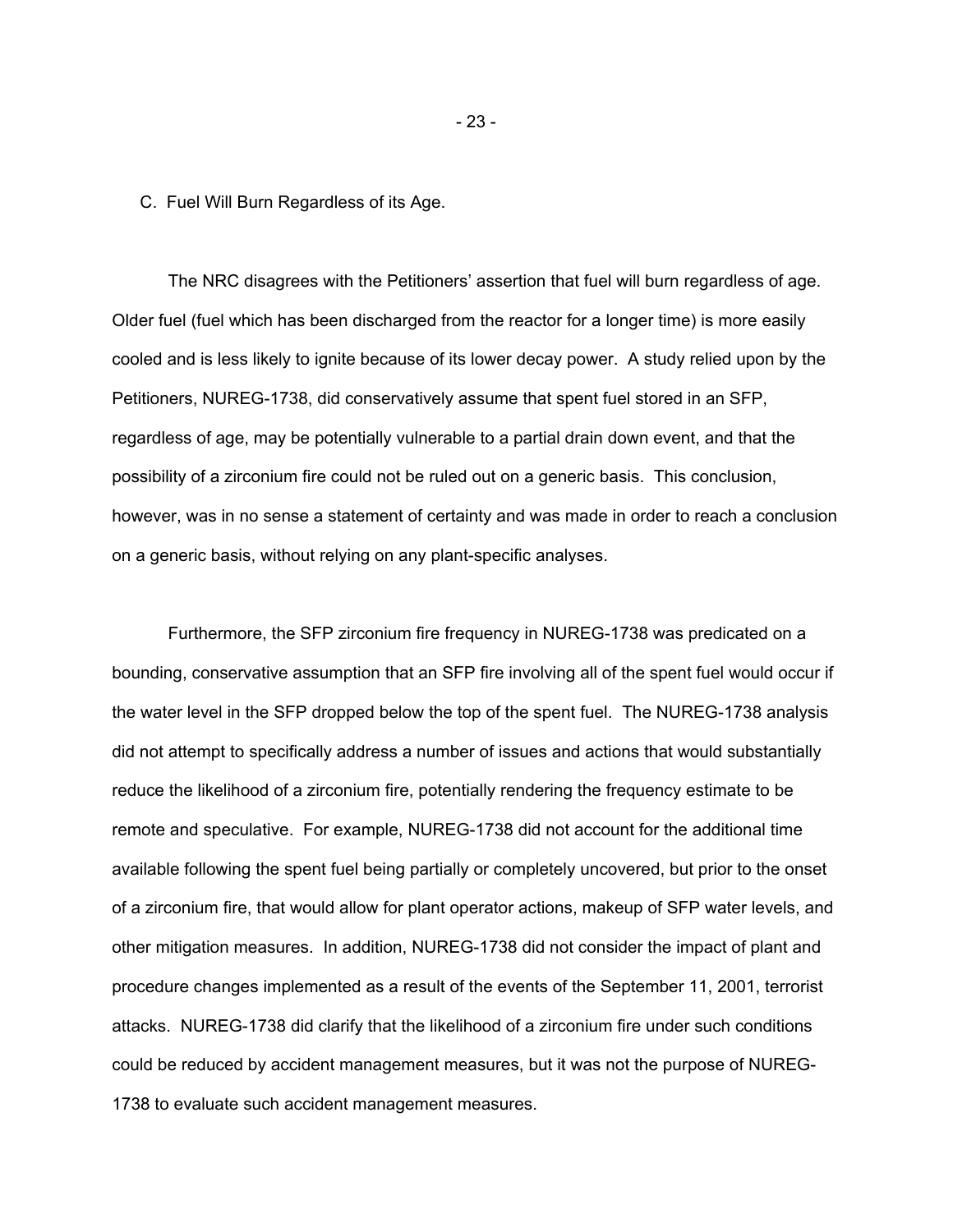D. SFP Zirconium Fire Will Propagate.

Although it is possible that once a spent fuel assembly ignites, the zirconium fire can propagate to other assemblies in the SFP, the NRC has determined (as explained previously) that the risk of an SFP zirconium fire initiation is very low.

E. SFP Zirconium Fire May Be Catastrophic.

1. Not New and Significant Information; Very Low Probability.

The Massachusetts AG states that "while such a catastrophic accident is unlikely, its probability falls within the range that NRC considers reasonably foreseeable." Thus, the Petitioners asserted that an SFP zirconium fire qualifies as a DBA and, that the impacts of an SFP fire must be discussed in the ER submitted by the licensee and the NRC's EIS, as well as designed against under NRC safety regulations.

The facts that a SFP contains a potentially large inventory of radionuclides and that a release of that material could have adverse effects are not new. These facts are well known, and were considered in the risk evaluation of spent fuel storage contained in NUREG-1738. Even with the numerous conservatisms in the NUREG-1738 study, as described previously, the NRC was able to conclude that the risk from spent fuel storage is low, and is substantially lower than reactor risk.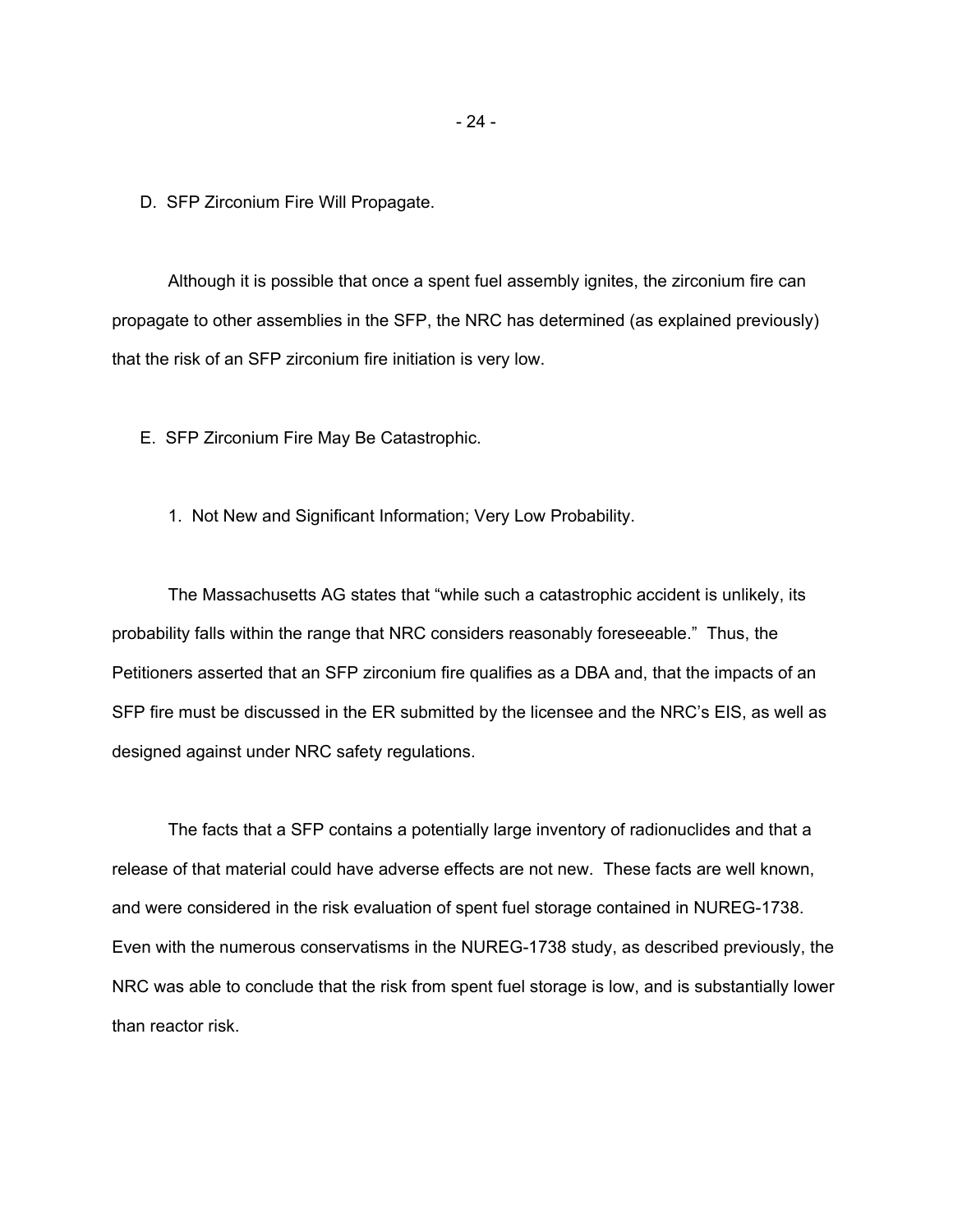A study relied upon by the Petitioners, the Thompson Report, claimed that the probability (frequency) of an SFP zirconium fire would be 2E-5 per year $8$  for events excluding acts of malice (e.g., terrorism) and 1E-4 per year<sup>[9](#page-24-1)</sup> for acts of malice. With respect to random events (*i.e.*, excluding acts of malice), the NRC concludes that the Thompson report estimate is overly conservative. A more complete and mechanistic assessment of the event, as described in section VI.E.2. of this Notice, and associated mitigation measures, leads to considerably lower values. With respect to events initiated by a terrorist attack, the NRC concludes that such probability (frequency) estimates are entirely speculative. The NRC also concludes that the additional mitigation measures for SFP events implemented since September 11, 2001, together with the more realistic assessment of spent fuel cooling, indicates that the likelihood of a zirconium fire, though numerically indeterminable, is very low.

The 2E-5 per year estimate for events excluding acts of malice is based on an unsubstantiated assumption that 50 percent of all severe reactor accidents that result in an early release of substantial amounts of radioactive material will also lead to a consequential SFP zirconium fire. The Thompson Report does not identify the necessary sequence of events by which such scenarios might lead to SFP zirconium fires, or discuss the probability of their occurrence. The NRC analysis in the Shearon Harris ASLBP proceeding (described in section VI.E.2. of this Notice) showed that a more complete and mechanistic assessment of the event and associated mitigation measures leads to considerably lower values. This assessment includes the following:

 $\overline{a}$ 

<span id="page-24-0"></span><sup>8</sup> Two occurrences in 100,000 reactor years.

<span id="page-24-1"></span><sup>9</sup> One occurrence in 10,000 reactor years.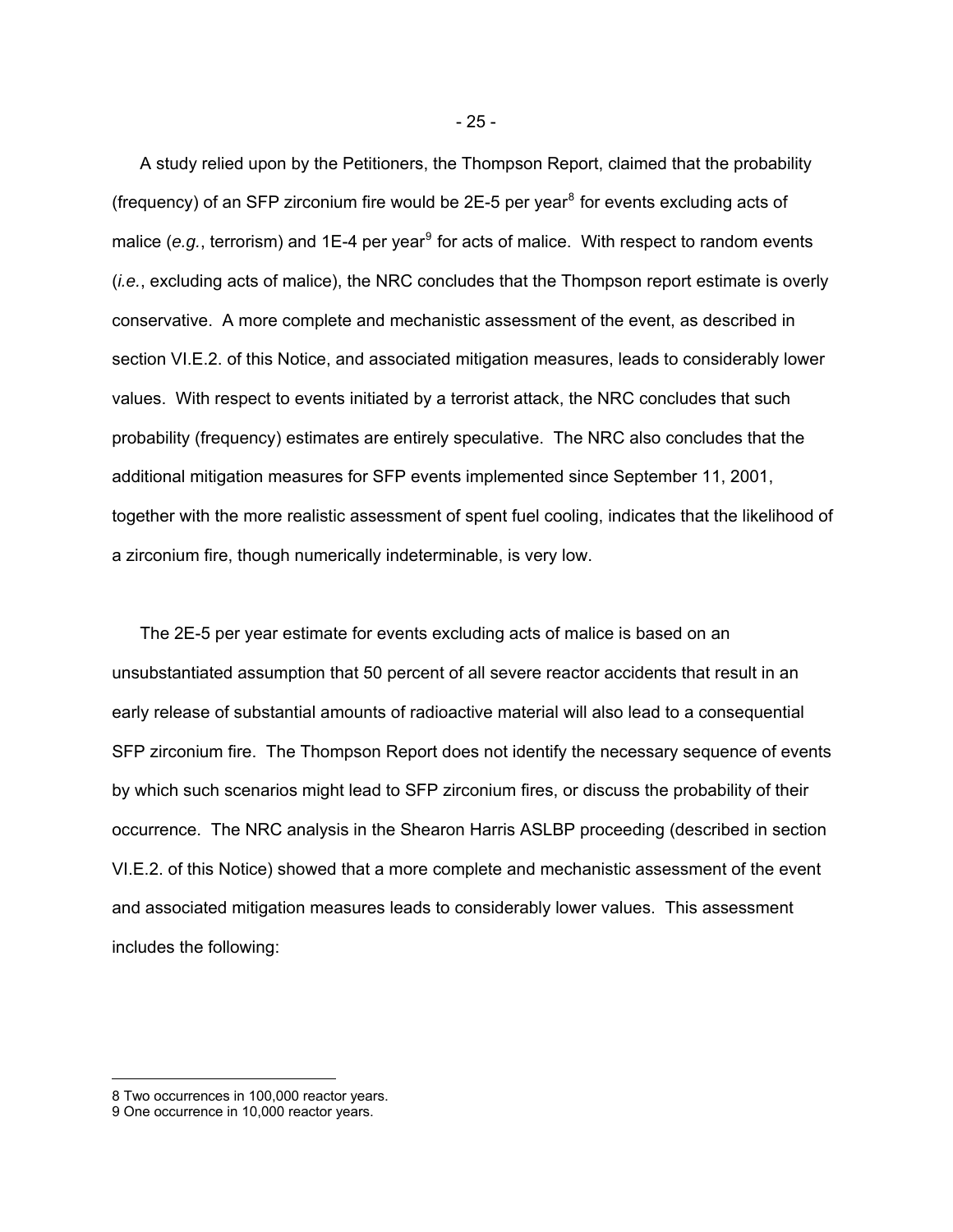- Frequency and characteristics of the releases from the containment for each release location;
- Transport of gases and fission products within the reactor building;
- Resulting thermal and radiation environments in the reactor building, with emphasis on areas in which SFP cooling and makeup equipment is located, and areas in which operator access may be needed to implement response actions;
- Availability/survivability of SFP cooling and makeup equipment in the sequences of concern; and
- Ability and likelihood of successful operator actions to maintain or restore pool cooling or makeup (including consideration of security enhancements and other mitigation measures implemented in response to the terrorist attacks of September 11, 2001).
	- 2. Shearon Harris Atomic Safety and Licensing Board Panel (ASLBP) Proceeding.

In the proceeding regarding the expansion of the SFP at the Shearon Harris nuclear power plant, located near Raleigh, North Carolina, the Shearon Harris intervenor described a scenario similar to that raised by the Petitioners, namely, that a severe accident at the adjacent reactor would result in a SFP zirconium fire.<sup>[10](#page-25-0)</sup> The Shearon Harris proceeding considered the probability of a sequence of the following seven events:

- a. A degraded core accident.
- b. Containment failure or bypass.
- c. Loss of SFP cooling.

<span id="page-25-0"></span> $\overline{a}$ 10 *Carolina Power Light Co.*, LBP-01-9, 53 NRC 239, 244-245 (2001).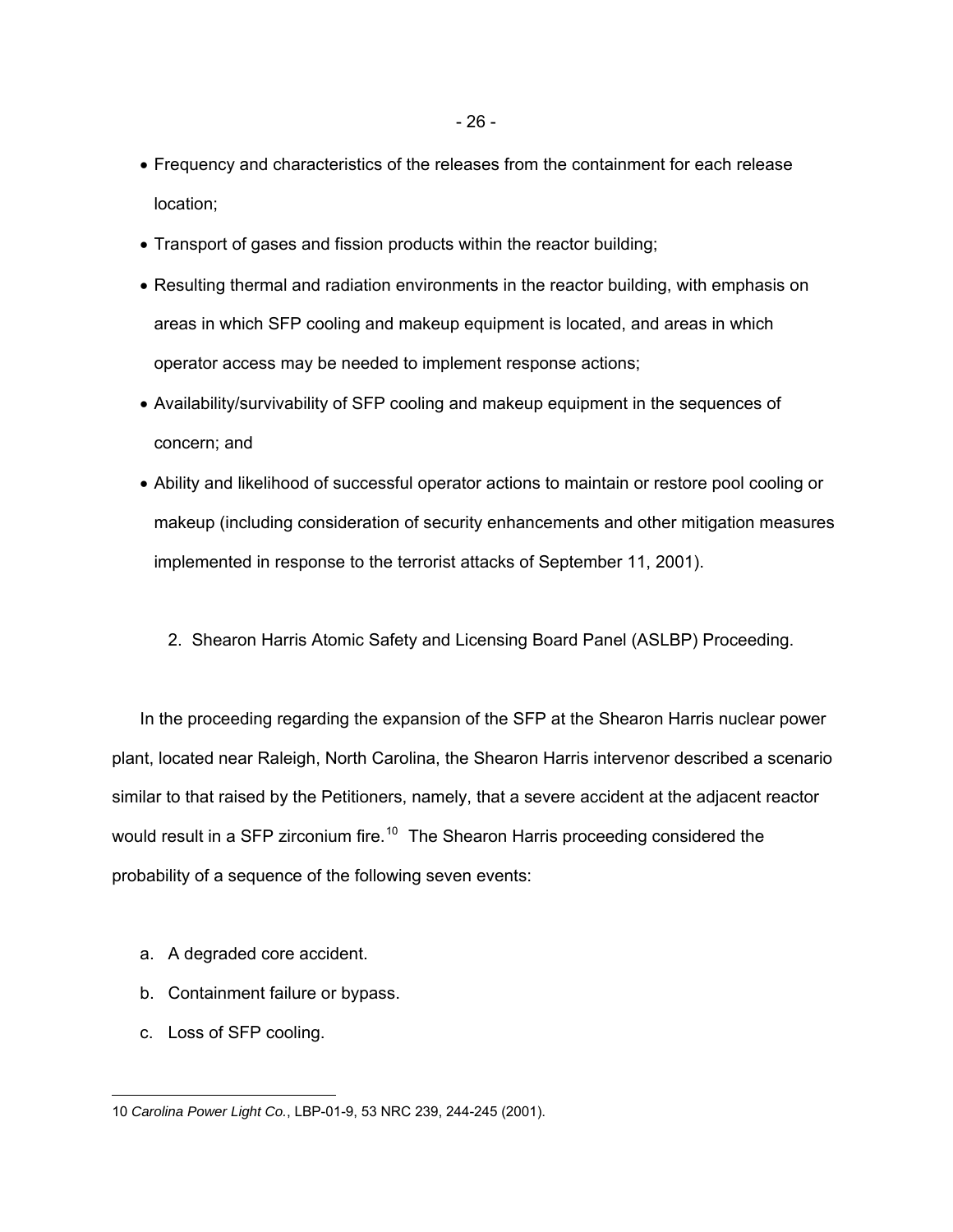- d. Extreme radiation levels precluding personnel access.
- e. Inability to restart cooling or makeup systems due to extreme radiation doses.
- f. Loss of most or all pool water through evaporation.
- g. Initiation of a zirconium fire in the SFP.

Based on a detailed probabilistic risk assessment, the licensee calculated the probability of a severe reactor accident that causes an SFP zirconium fire to be 2.78E-8 per year. The NRC staff calculated the probability to be 2.0E-7 per year. The intervenor calculated the probability to be 1.6E-5 per year. The ASLBP concluded that the probability of the postulated sequence of events resulting in an SFP zirconium fire was "conservatively in the range described by the Staff: 2.0E-7 per year (two occurrences in 10 million reactor years) or less."<sup>[11](#page-26-0)</sup> Accordingly, the ASLBP found that the occurrence of a severe reactor accident causing an SFP zirconium fire "falls within the category of remote and speculative matters."<sup>[12](#page-26-1)</sup> The Commission affirmed the ASLBP's decision, and the United States Court of Appeals, District of Columbia Circuit, upheld the Commission decision.<sup>[13](#page-26-2)</sup>

In the Shearon Harris proceeding, the intervenor assumed that, given an early containment failure or bypass, a spent fuel zirconium fire would occur (*i.e.*, a conditional probability of 1.0). In order for a reactor accident to lead to a SFP zirconium fire a number of additional conditions must occur. The reactor accident and containment failure must somehow lead to a loss of SFP cooling and must lead to a condition where extreme radiation levels preclude personnel access to take corrective action. There must be then an inability to restart cooling or makeup systems.

 $\overline{a}$ 

- 27 -

<span id="page-26-0"></span><sup>11</sup> *Id.*, 53 NRC at 267.

<span id="page-26-1"></span><sup>12</sup> *Id*., 53 NRC at 268.

<span id="page-26-2"></span><sup>13</sup> *Carolina Power Light Co.*, Commission Law Issuance (CLI)-01-11, 53 NRC 370 (2001), *pet. for review denied, sub nom, Orange County, NC v. NRC*, 47 Fed. Appx. 1, 2002 WL 31098379 (D.C. Cir. 2002).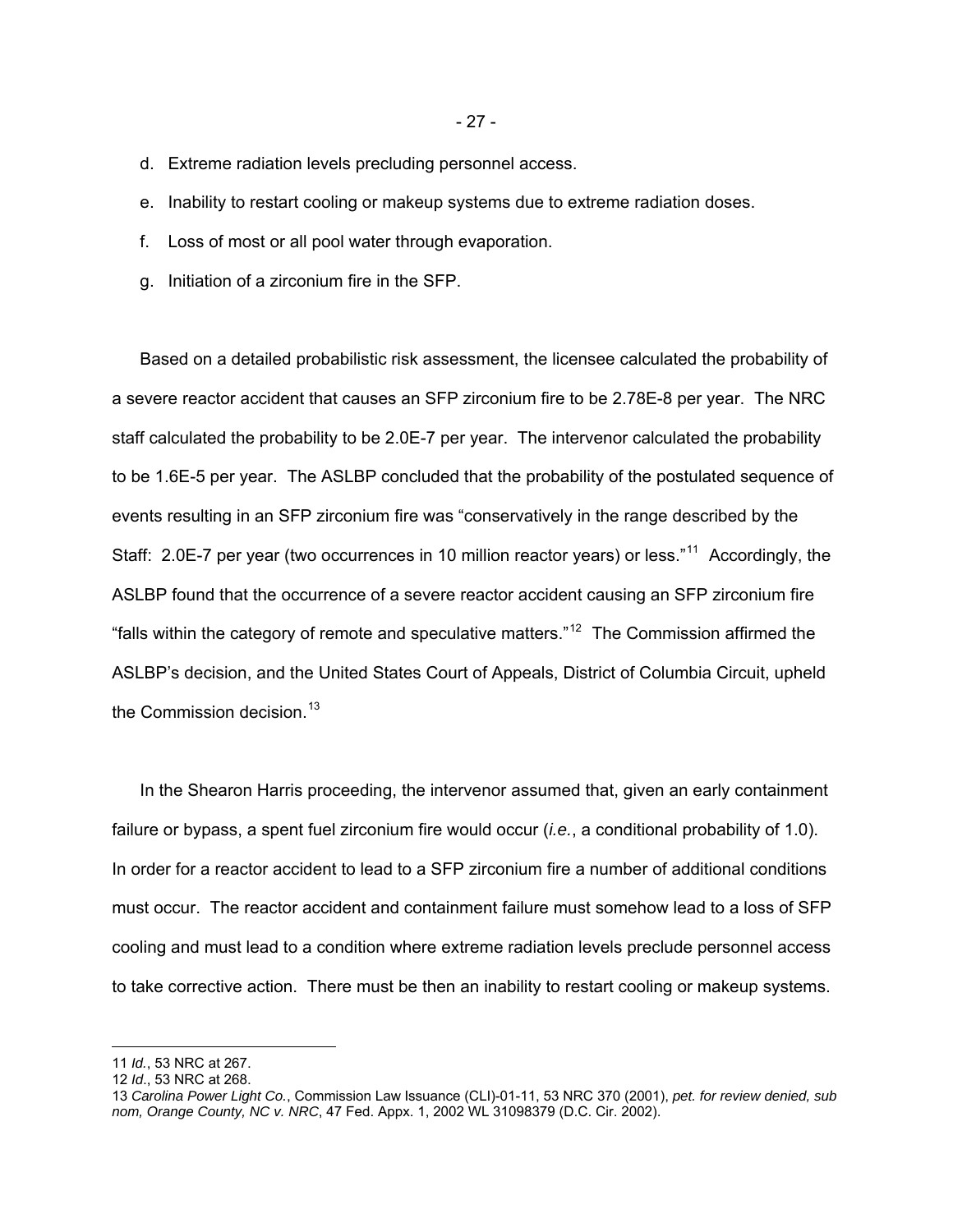There must be a loss of significant pool water inventory through evaporation (which can take substantial time). Finally, the event must also lead to a zirconium fire. In contrast to the intervenor's estimate, the licensee and the NRC staff estimated a conditional probability of about one percent that a severe reactor accident with containment failure would lead to a SFP accident. The NRC staff expects that the conditional probability of a SFP zirconium fire, given a severe reactor accident, would be similar to that established in the Shearon Harris proceeding. As such, the probability of a SFP zirconium fire due to a severe reactor accident and subsequent containment failure would be well below the Petitioners' 2E-5 per year estimate.

The 1E-4 per year estimate in the Thompson Report for events involving acts of malice assumes that there would be one attack on the population of U.S. nuclear power plants per century, and that this attack will be 100 percent successful in producing a SFP zirconium fire (thus, fire frequency = 0.01 attack/year x 1.0 fire/attack x 1/104 total reactors = 1E-4/year). The security-related measures and other mitigation measures implemented since September 11, 2001, however, have significantly reduced the likelihood of a successful terrorist attack on a nuclear power plant and its associated SFP. Such measures include actions that would improve the likelihood of the following:

- a. Identifying/thwarting the attack before it is initiated.
- b. Mitigating the attack before it results in damage to the plant.
- c. Mitigating the impact of the plant damage such that an SFP zirconium fire is avoided.

Given the implementation of additional security enhancements and mitigation strategies, as well as further consideration of the factors identified above, the NRC staff concludes that the

- 28 -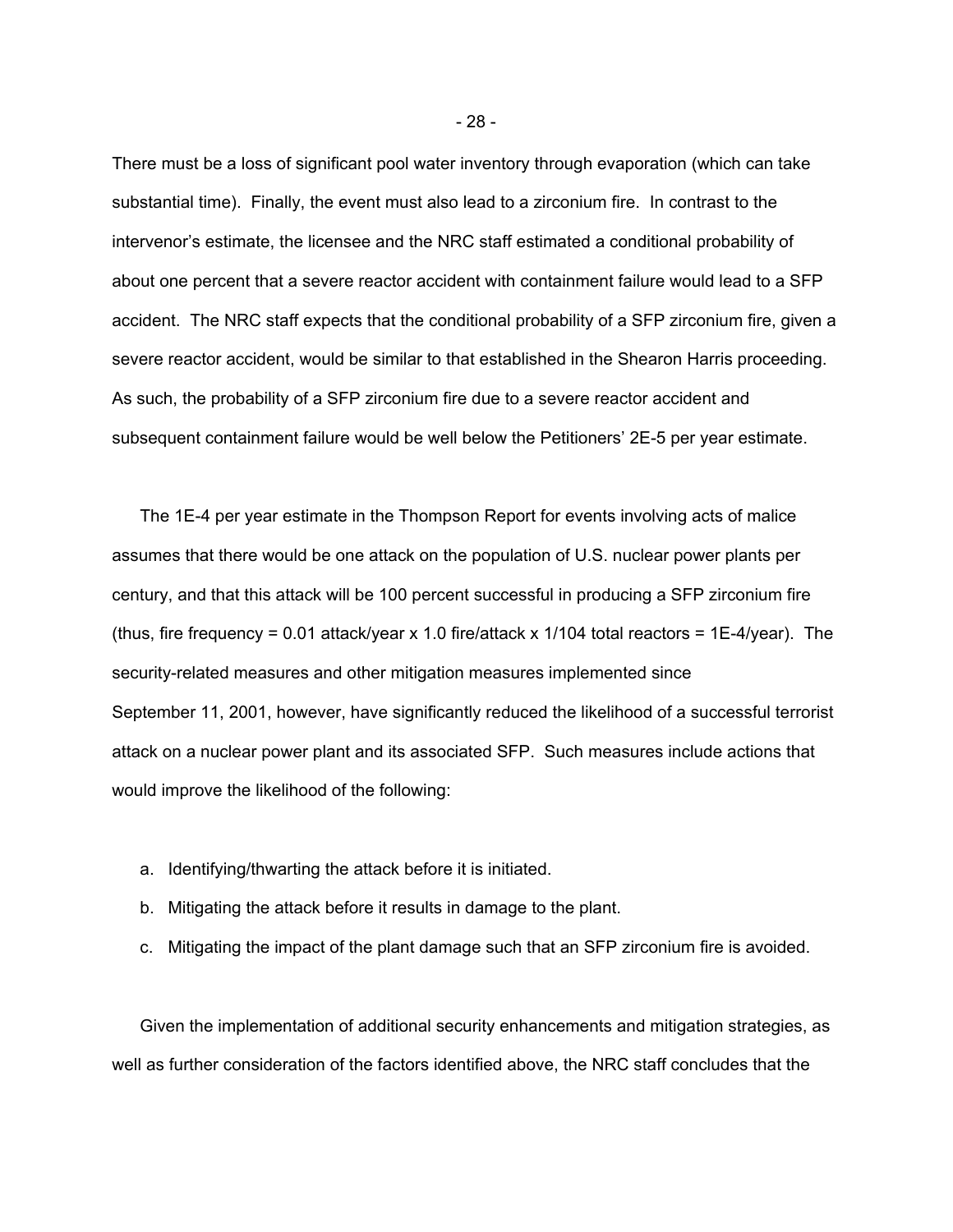frequency of SFP zirconium fires due to acts of malice is substantially lower than assumed by the Petitioners.

### 3. SFP Zirconium Fire Does Not Qualify As a DBA.

Regarding the Petitioners' assertion that a SFP zirconium fire qualifies as a design-basis accident (DBA), the NRC staff has concluded that a realistic probability estimate would be very low, such that these events need not be considered as DBAs or discussed in ERs and EISs. Moreover, the set of accidents that must be addressed as part of the design basis has historically evolved from deterministic rather than probabilistic considerations. These considerations, which include defense-in-depth, redundancy, and diversity, are characterized by the use of the single-failure criterion.<sup>[14](#page-28-0)</sup> The single-failure criterion, as a key design and analysis tool, has the direct objective of promoting reliability through the enforced provision of redundancy in those systems which must perform a safety-related function. The single failure criterion is codified in Appendix A and Appendix K to 10 CFR Part 50 and other portions of the regulations. The SFP and related systems have been designed and approved in accordance with this deterministic approach.

## F. Intentional Attack on a SFP is "Reasonably Foreseeable."

 $\overline{a}$ 

The Petitioners asserted that an intentional attack targeting a plant's SFP is "reasonably foreseeable." Specifically, the Petitioners raised both the NAS study and the decision by the United States Court of Appeals for the Ninth Circuit, *San Luis Obispo Mothers for Peace v.* 

<span id="page-28-0"></span><sup>14 &</sup>quot;A single failure means an occurrence which results in the loss of capability of a component to perform its intended safety functions . . . Fluid and electric systems are considered to be designed against an assumed single failure if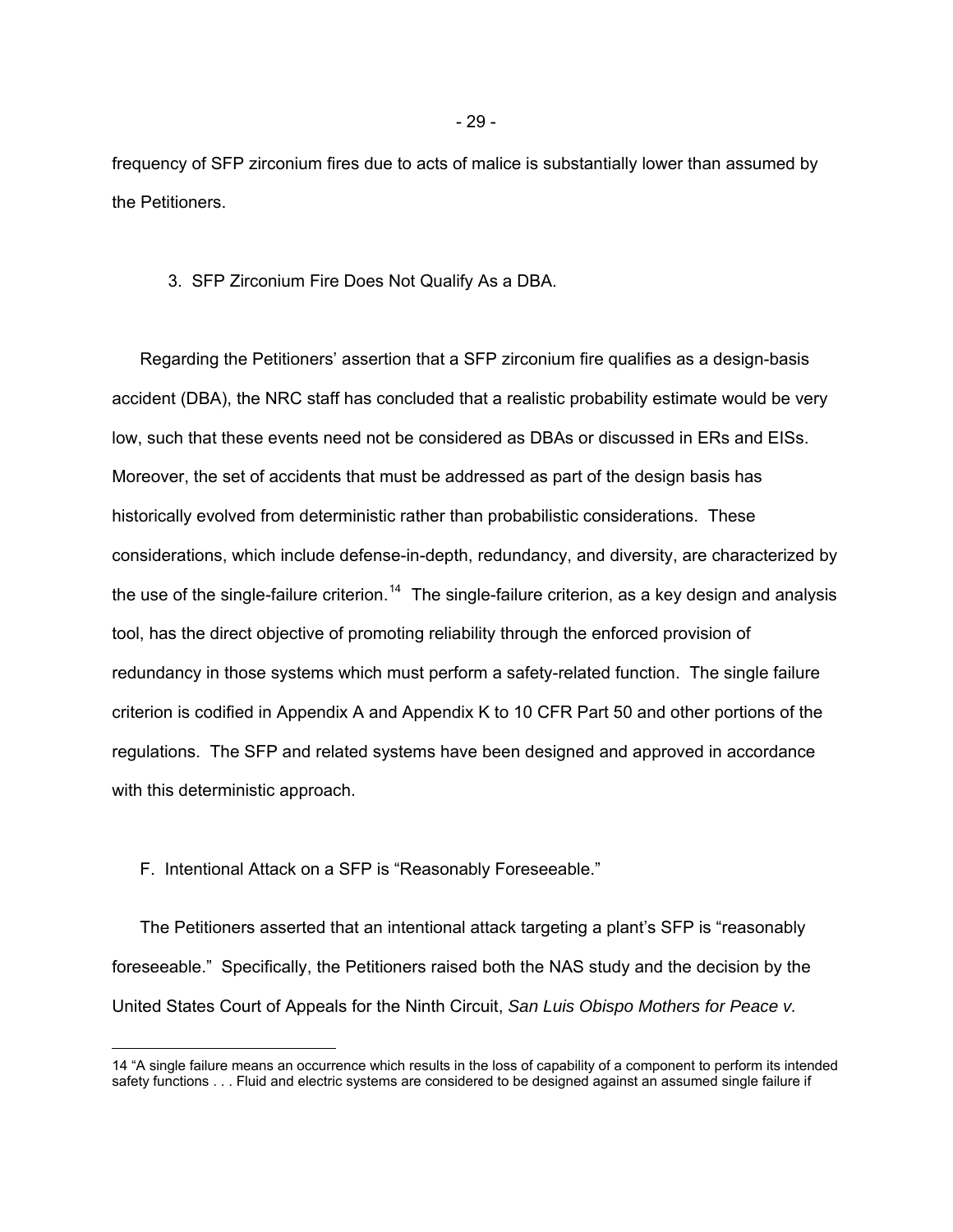*NRC*, 449 F.3d 1016 (9<sup>th</sup> Cir. 2006), *cert. denied* 127 S. Ct. 1124 (2007), to support the assertion that the NRC's NEPA analysis of a license renewal action for a given facility must include analysis of the environmental impacts associated with a terrorist attack on that facility. The NRC has considered both the NAS Report and the Ninth Circuit decision, and remains of the view that an analysis of the environmental impacts of a hypothetical terrorist attack on an NRC-licensed facility is not required under NEPA.<sup>[15](#page-29-0)</sup> But, if an analysis of a hypothetical terrorist attack were required under NEPA, the NRC has determined that the environmental impacts of such a terrorist attack would not be significant, because the probability of a *successful* terrorist attack (*i.e.*, one that causes an SFP zirconium fire, which results in the release of a large amount of radioactive material into the environment) is very low and therefore, within the category of remote and speculative matters.

## 1. NAS Report.

 $\overline{a}$ 

The Petitioners rely, in part, upon the NAS Report, the public version of which was published in 2006 and is available from NAS.<sup>[16](#page-29-1)</sup> In response to a direction in the Conference Committee's Report accompanying the NRC's FY 2004 appropriation,<sup>[17](#page-29-2)</sup> the NRC contracted

<span id="page-29-0"></span>neither 1) a single failure of any active component . . . nor 2) a single failure of a passive component . . . results in a loss of the capability of the system to perform its safety functions." 10 CFR Part 50, App. A. 15 In the wake of the Ninth Circuit's *Mothers for Peace* decision, the Commission decided against applying that holding to all licensing proceedings nationwide. *See, e.g., Amergen Energy Co. LLC* (Oyster Creek Nuclear Generating Station), CLI-07-8, 65 NRC 124, 128-29 (2007), *pet. for judicial review pending*, No. 07-2271 (3d Cir.). The Commission will, of course, adhere to the Ninth Circuit decision when considering licensing actions for facilities subject to the jurisdiction of that Circuit. *See id*. Thus, on remand in the *Mothers for Peace* case itself*,* the Commission is currently adjudicating intervenors' claim that the NRC Staff has not adequately assessed the environmental consequences of a terrorist attack on the Diablo Canyon Power Plant's proposed facility for storing spent nuclear fuel in dry casks. *See, Pacific Gas & Elec. Co.,* CLI-07-11, 65 NRC 148 (2007). The Commission's ultimate decision in that case will rest on the record developed in the adjudication.

<span id="page-29-2"></span><span id="page-29-1"></span><sup>16</sup> The NRC response to the NAS Report is available at ADAMS Accession No. ML0502804280. 17 Conference Committee's Report (H. Rept. 108-357) accompanying the *Energy and Water Development Act, 2004* (Pub. L. 108-137, December 3, 2003).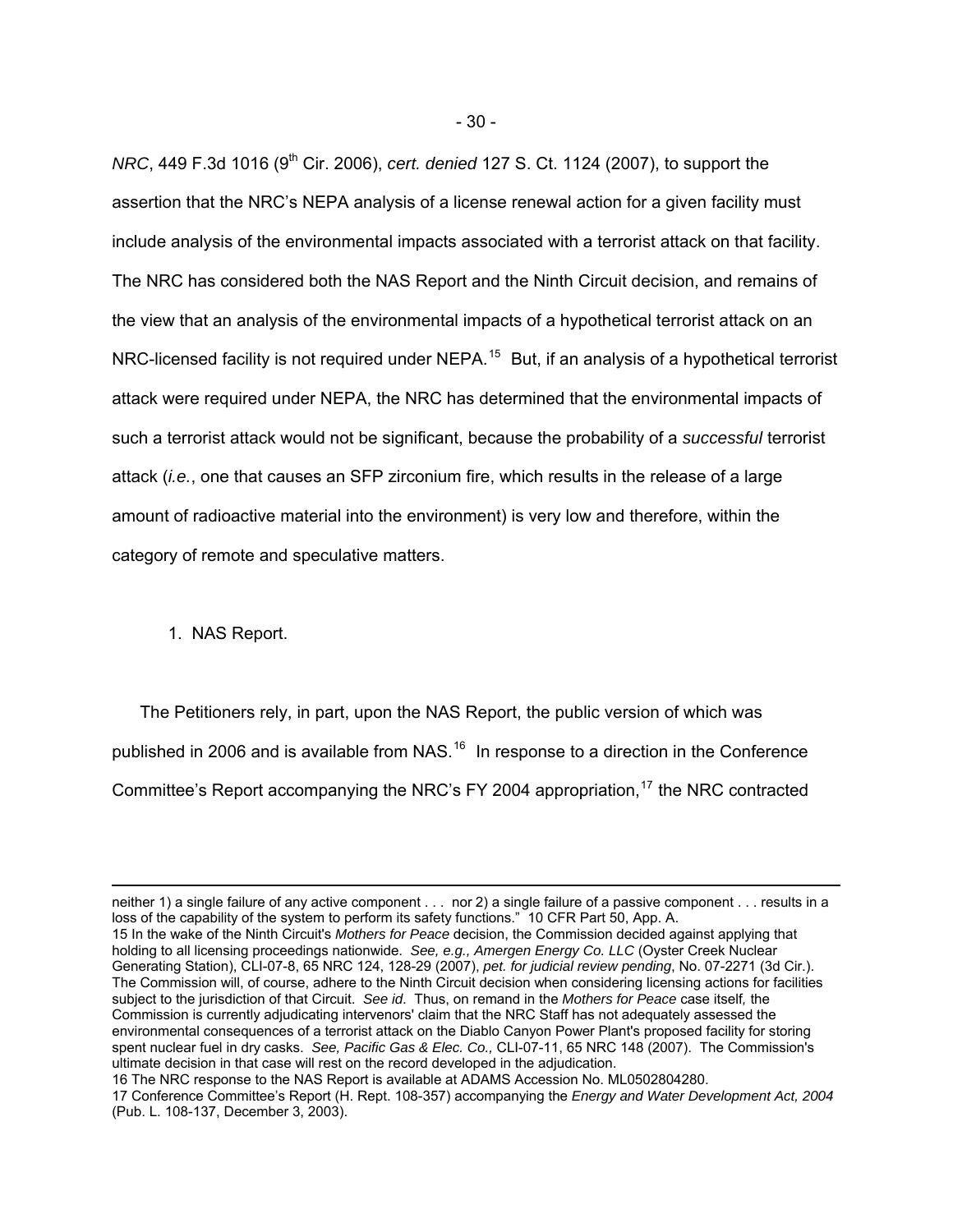with NAS for a study on the safety and security of commercial spent nuclear fuel. The NAS made a number of findings and recommendations, including:

- SFPs are necessary at all operating nuclear power plants to store recently discharged fuel;
- Successful terrorist attacks on SFPs, though difficult, are possible;
- The probability of terrorist attacks on spent fuel storage cannot be assessed quantitatively or comparatively;
- If a successful terrorist attack leads to a propagating zirconium cladding fire, it could result in the release of large amounts of radioactive material; and
- Dry cask storage has inherent security advantages over spent fuel storage, but it can only be used to store older spent fuel.

The NAS Report found, and the NRC agrees, that pool storage is required at all operating commercial nuclear power plants to cool newly discharged spent fuel. Freshly discharged spent fuel generates too much decay heat to be placed in a dry storage cask.

The NRC agrees with the NAS finding that the probability of terrorist attacks on spent fuel storage cannot be assessed quantitatively or comparatively. However, the NRC concludes that the additional mitigation measures for SFP events implemented since September 11, 2001, together with a more realistic assessment of spent fuel cooling, as shown by the Sandia studies, indicates that the likelihood of a zirconium fire, though numerically indeterminate, is very low.

Furthermore, the NAS Report states that "[i]t is important to recognize, however, that an attack that damages a power plant or its spent fuel storage facilities would not necessarily result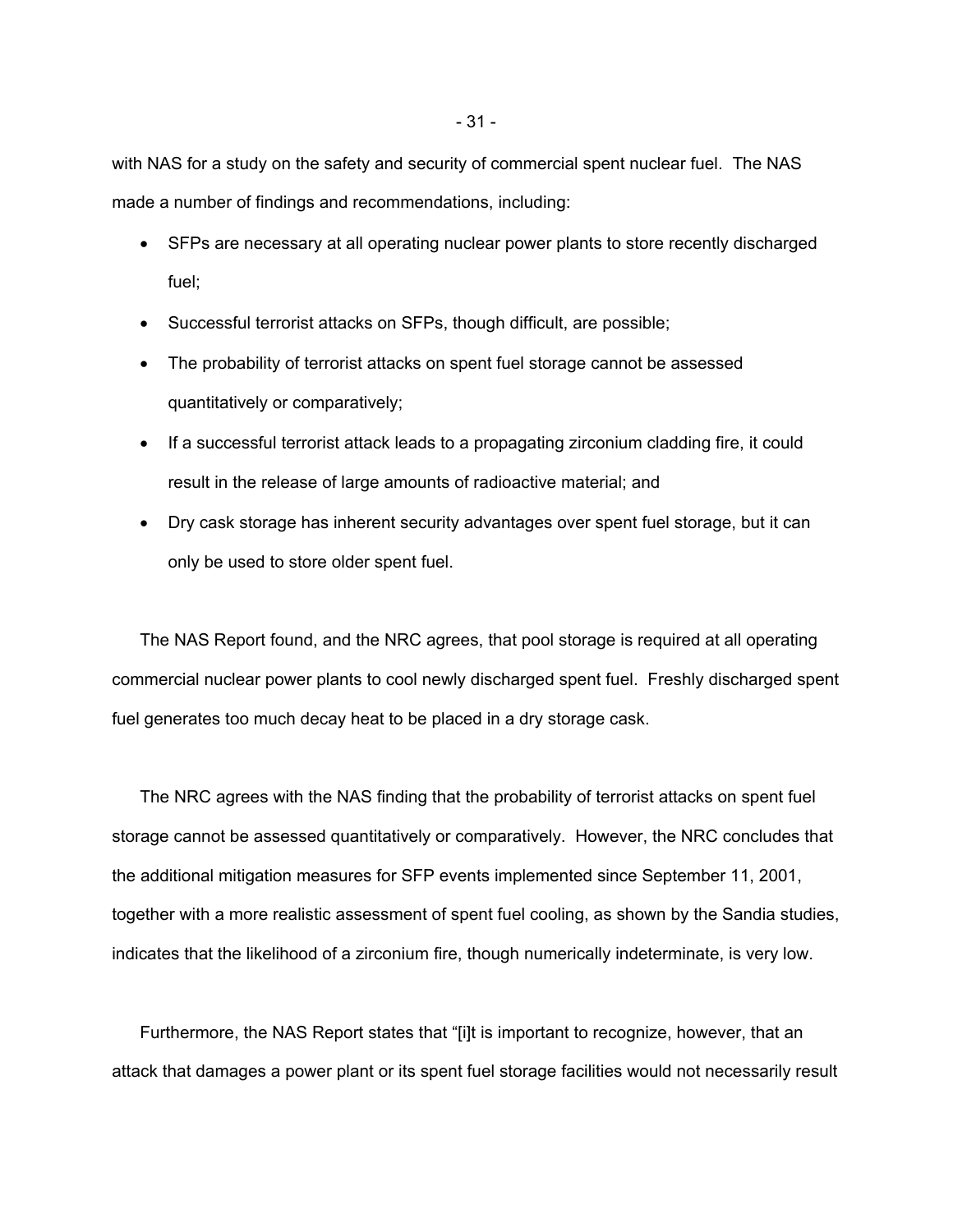in the release of *any* radioactivity to the environment. There are potential steps that can be taken to lower the potential consequences of such attacks."<sup>[18](#page-31-0)</sup> The NAS Report observed that a number of security improvements at nuclear power plants have been instituted since September 11, 2001, although the NAS did not evaluate the effectiveness and adequacy of these improvements and has called for an independent review of such measures. Nevertheless, the NAS Report states that "the facilities used to store spent fuel at nuclear power plants are

very robust. Thus, only attacks that involve the application of large energy impulses or that allow terrorists to gain interior access have any chance of releasing substantial quantities of radioactive material."[19](#page-31-1)

As discussed previously, following the terrorist attacks of September 11, 2001, the NRC has required that nuclear power plant licensees implement additional security measures and enhancements the Commission believes have made the likelihood of a successful terrorist attack on an SFP remote.

2. Ninth Circuit Decision.

The Petitioners asserted that the NRC should follow the decision of the United States Court of Appeals for the Ninth Circuit, *San Luis Obispo Mothers for Peace v. NRC*, 449 F.3d 1016 (9<sup>th</sup> Cir. 2006), *cert. denied* 127 S. Ct. 1124 (2007), by considering the environmental impacts of intentional attacks on nuclear power plant fuel storage pools in all licensing decisions. The Ninth Circuit held that the NRC could not, under NEPA, categorically refuse to

 $\overline{a}$ 

<span id="page-31-0"></span><sup>18</sup> NAS Report at 6 (emphasis in the original).

<span id="page-31-1"></span><sup>19</sup> NAS Report at 30.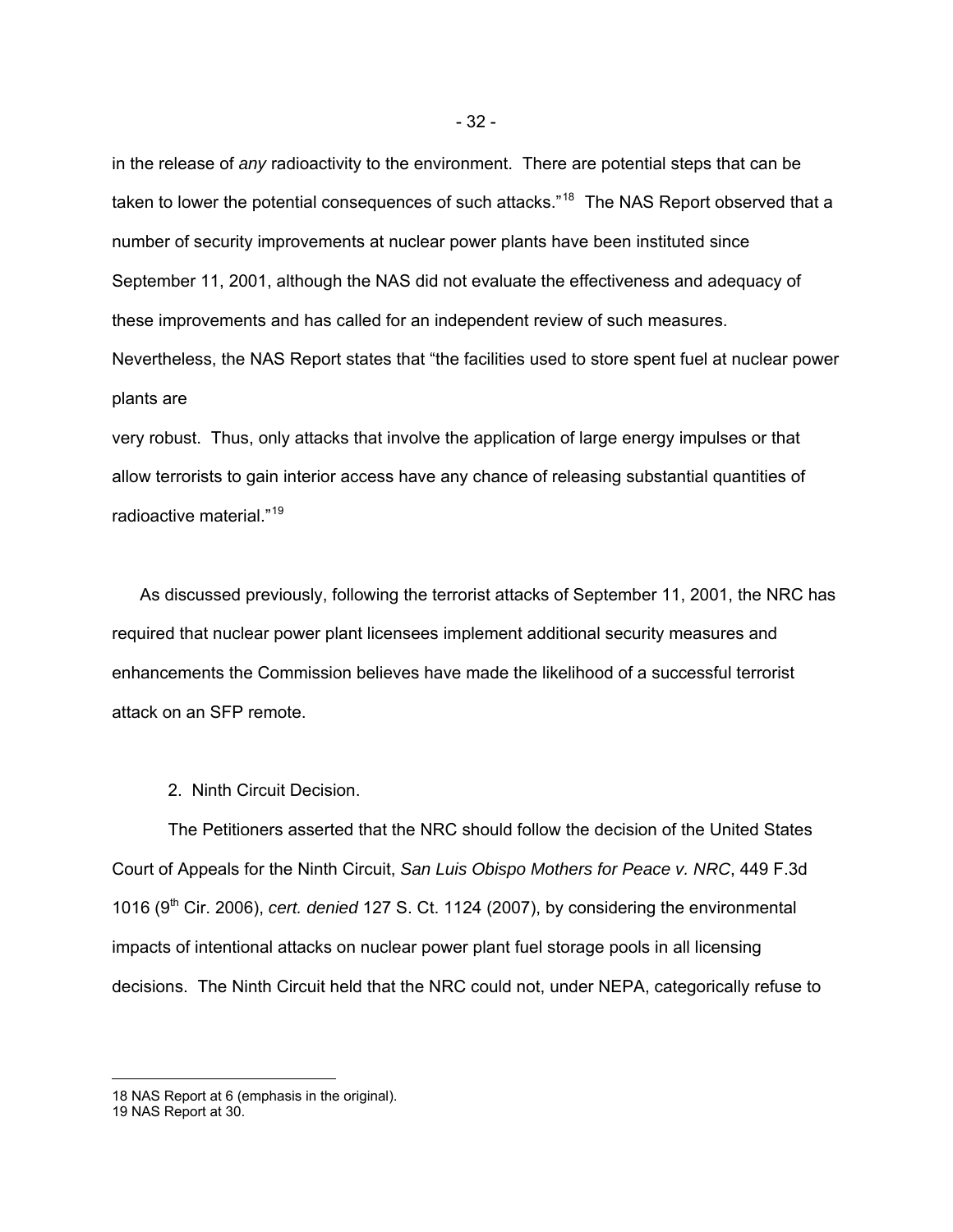consider the consequences of a terrorist attack against a spent fuel storage facility on the Diablo Canyon reactor site.

 The NRC's longstanding view is that NEPA does not require the NRC to consider the environmental consequences of hypothetical terrorist attacks on NRC-licensed facilities. NEPA requires that there be a "reasonably close causal relationship" between the federal agency action and the environmental consequences.<sup>[20](#page-32-0)</sup> The NRC renewal of a nuclear power plant license would not cause a terrorist attack; a terrorist attack would be caused by the terrorists themselves. Thus, the renewal of a nuclear power plant license would not be the "proximate cause" of a terrorist attack on the facility.

If NEPA required the NRC to consider the impacts of a terrorist attack, however, the NRC findings would remain unchanged. As previously described, the NRC has required, and nuclear power plant licensees have implemented, various security and mitigation measures that, along with the robust nature of SFPs, make the probability of a *successful* terrorist attack (*i.e.,* one that causes an SFP zirconium fire, which results in the release of a large amount of radioactive material into the environment) very low. As such, a successful terrorist attack is within the category of remote and speculative matters for NEPA considerations; it is not "reasonably foreseeable." Thus, on this basis, the NRC finds that the environmental impacts of renewing a nuclear power plant license, in regard to a terrorist attack on an SFP, are not significant.

 $\overline{a}$ 

<span id="page-32-0"></span><sup>20</sup> *Department of Transportation v. Public Citizen*, 541 U.S. 752, 767 (2004) *citing Metropolitan Edison v. People Against Nuclear Energy*, 460 U.S. 766, 774 (1983).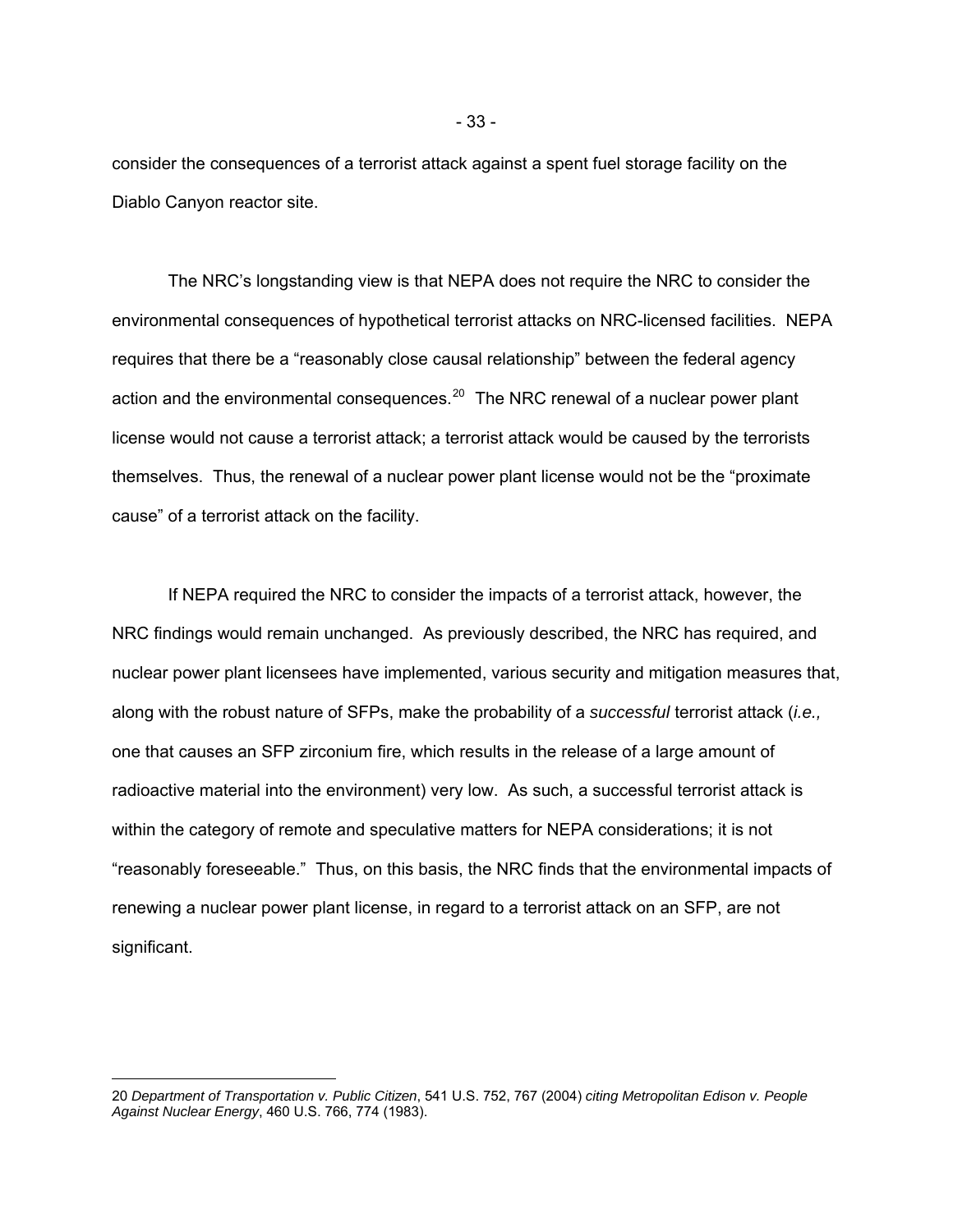The NRC has determined that its findings related to the storage of spent nuclear fuel in pools, as set forth in NUREG-1437 and in Table B-1 of Appendix B to Subpart A of 10 CFR Part 51, remain valid. Thus, the NRC has met and continues to meet its obligations under NEPA.

G. SFP Zirconium Fire Should be Considered within the Analysis of SAMAs.

The Petitioners asserted that SFP fires should be considered within the analysis of severe accident mitigation alternatives (SAMAs). While a large radiological release is still possible, and was assessed as part of Generic Issue 82, *Beyond Design Basis Accidents in Spent Fuel Pools*, and later, in NUREG-1738, the NRC considers the likelihood of such an event to be lower than that estimated in Generic Issue 82 and NUREG-1738. Based on the Sandia studies, and on the implementation of additional strategies implemented following September 11, 2001, the probability of a SFP zirconium fire is expected to be less than that reported in NUREG-1738 and previous studies. Thus, the very low probability of an SFP zirconium fire would result in an SFP risk level less than that for a reactor accident.

For example, in NUREG-1738, the SFP fire frequencies were conservatively estimated to be in the range of 5.8E-7 per year to 2.4E-6 per year. NUREG-1738 conservatively assumed that if the water level in the SFP dropped below the top of the spent fuel, an SFP zirconium fire involving all of the spent fuel would occur, and thereby bounded those conditions associated with air cooling of the fuel (including partial-drain down scenarios) and zirconium fire propagation. It did not mechanistically analyze the time between the spent fuel assemblies becoming partially or completely uncovered and the onset of a SFP zirconium fire, and the potential to recover SFP cooling and to restore the SFP water level within this time. NUREG-

- 34 -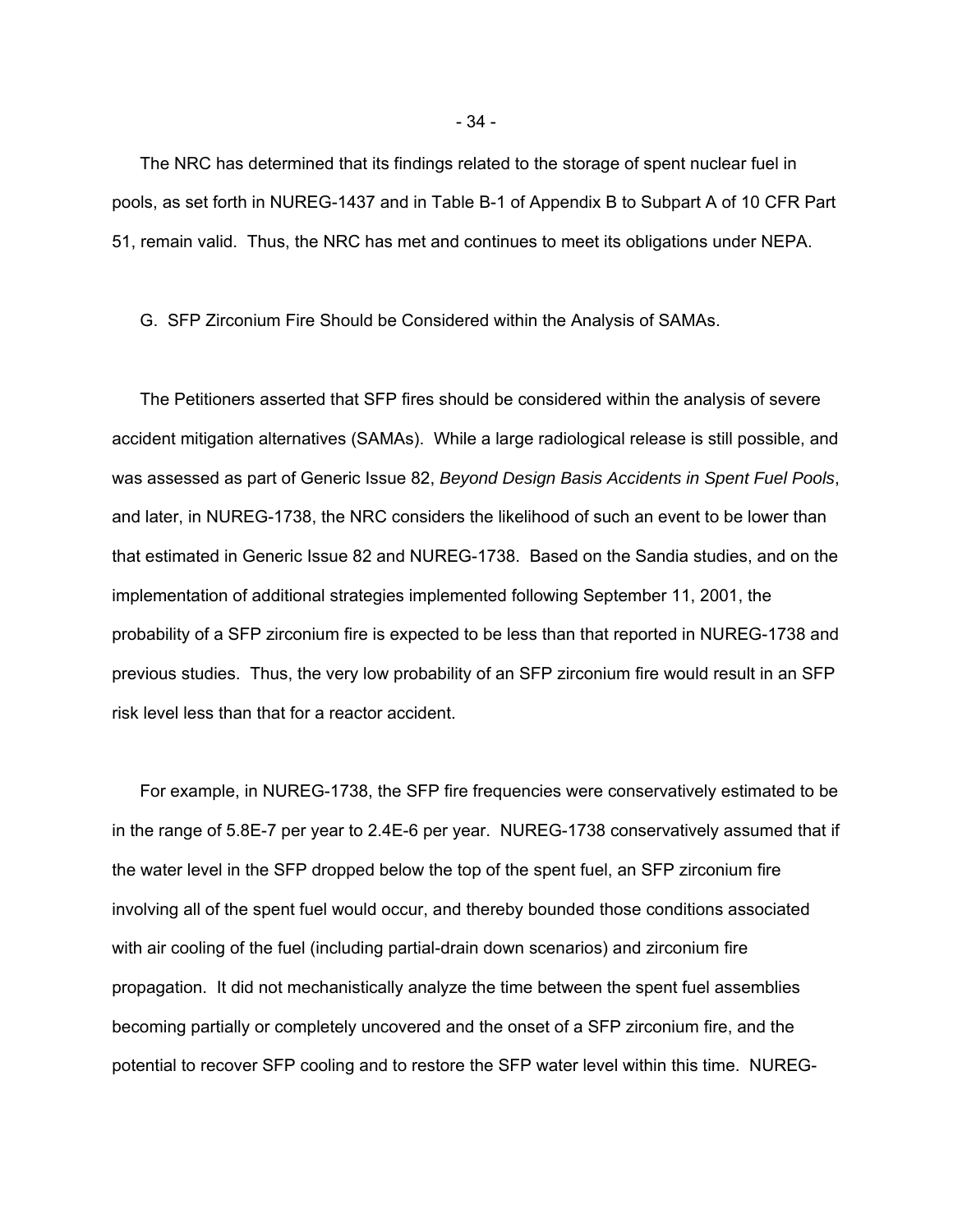1738 also did not consider the possibility that air-cooling of the spent fuel alone could be sufficient to prevent SFP zirconium fires.

Furthermore, the Sandia studies indicated that air cooling would be much more effective in cooling the spent fuel assemblies. In those cases where air cooling is not effective, the time before fuel heatup and radiological release would be substantially delayed, thus providing a substantial opportunity for successful event mitigation. The Sandia studies, which more fully account for relevant heat transfer and fluid flow mechanisms, also indicated that air-cooling of spent fuel would be sufficient to prevent SFP zirconium fires much earlier following fuel offload than previously considered (*e.g.*, in NUREG-1738), thereby further reducing the likelihood of an SFP zirconium fire. Additional mitigation strategies implemented subsequent to September 11, 2001, will serve to further enhance spent fuel coolability, and the potential to recover SFP cooling or to restore the SFP water level prior to the initiation of an SFP zirconium fire.

Given that the SFP risk level is less than that for a reactor accident, a SAMA that addresses SFP accidents would not be expected to have a significant impact on total risk for the site. Despite the low level of risk from fuel stored in SFPs, additional SFP mitigative measures have been implemented by licensees since September 11, 2001. These mitigative measures further reduce the risk from SFP zirconium fires, and make it even more unlikely that additional SFP safety enhancements could substantially reduce risk or be cost-beneficial.

VII. Denial of Petitions.

- 35 -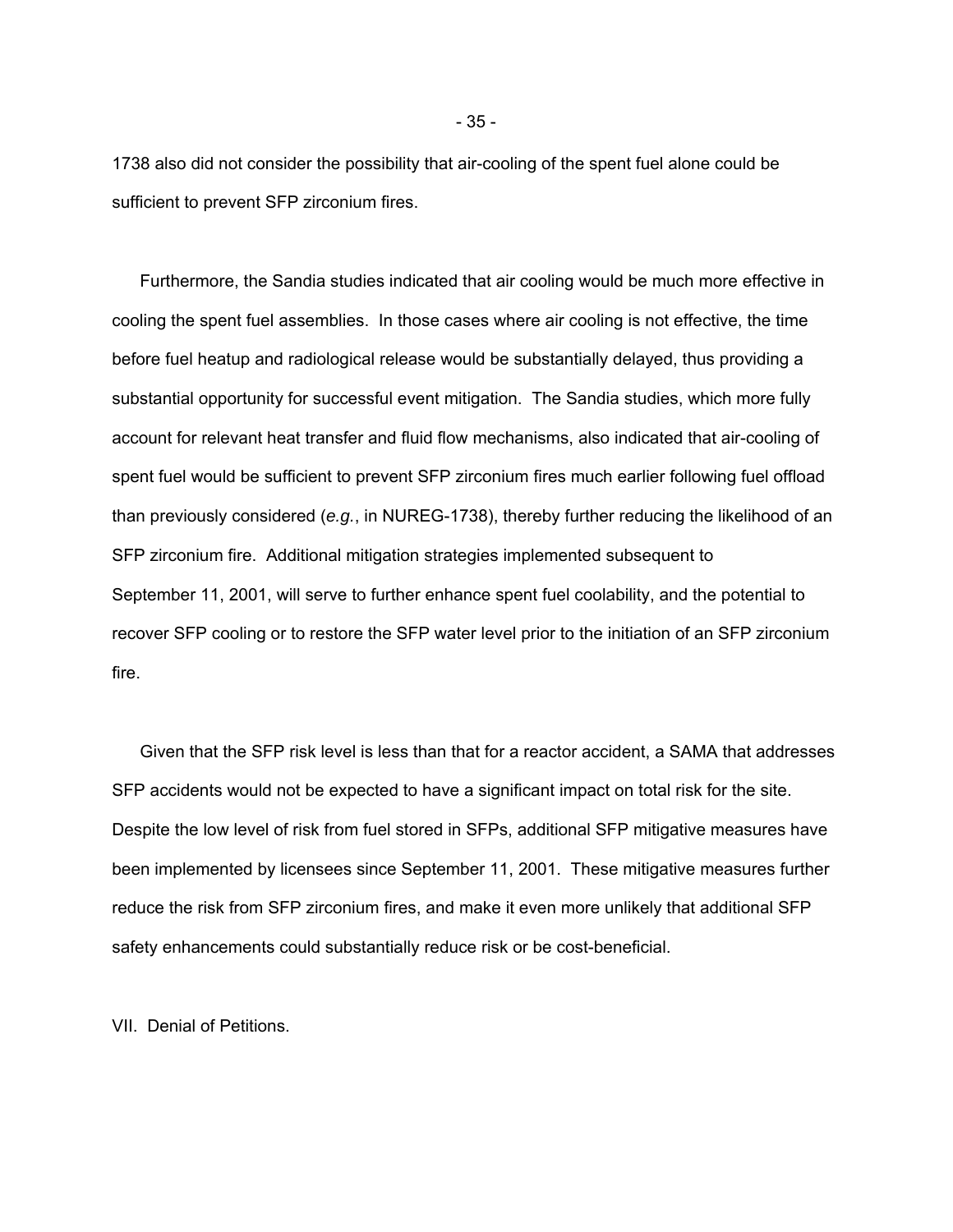Based upon its review of the petitions, the NRC has determined that the studies upon which the Petitioners rely do not constitute new and significant information. The NRC has further determined that its findings related to the storage of spent nuclear fuel in pools, as set forth in NUREG-1437 and in Table B-1, of Appendix B to Subpart A of 10 CFR Part 51, remain valid. Thus, the NRC has met and continues to meet its obligations under NEPA. For the reasons discussed previously, the Commission denies PRM-51-10 and PRM- 51-12.

# **Commissioner Gregory B. Jaczko's Dissenting View On The Commission's Decision To Deny Two Petitions For Rulemaking Concerning The Environmental Impacts Of High-Density Storage Of Spent Nuclear Fuel In Spent Fuel Pools**

I disagree with the decision to deny the petition for rulemaking as included in this Federal Register notice. In general, I approve of the decision not to initiate a *new* rulemaking to resolve the petitioners' concerns, but because information in support of the petition will be considered when the staff undertakes the rulemaking to update the Generic Environmental Impact Statement for license renewal, I believe that the decision should have been to partially grant the petition rather than deny it.

The petitioners requested the agency review additional studies regarding spent fuel pool storage they believe would change the agency's current generic determination that the impacts of high-density pool storage are "small". I believe that the agency could commit to reviewing the information provided by the petitioners, along with any other new information, when the agency updates the Generic Environmental Impact Statement (GEIS) for License Renewal in the near future. Regardless of whether or not the information will change the GEIS' conclusions, at a minimum, the agency should be committing to ensure that this information is part of the analysis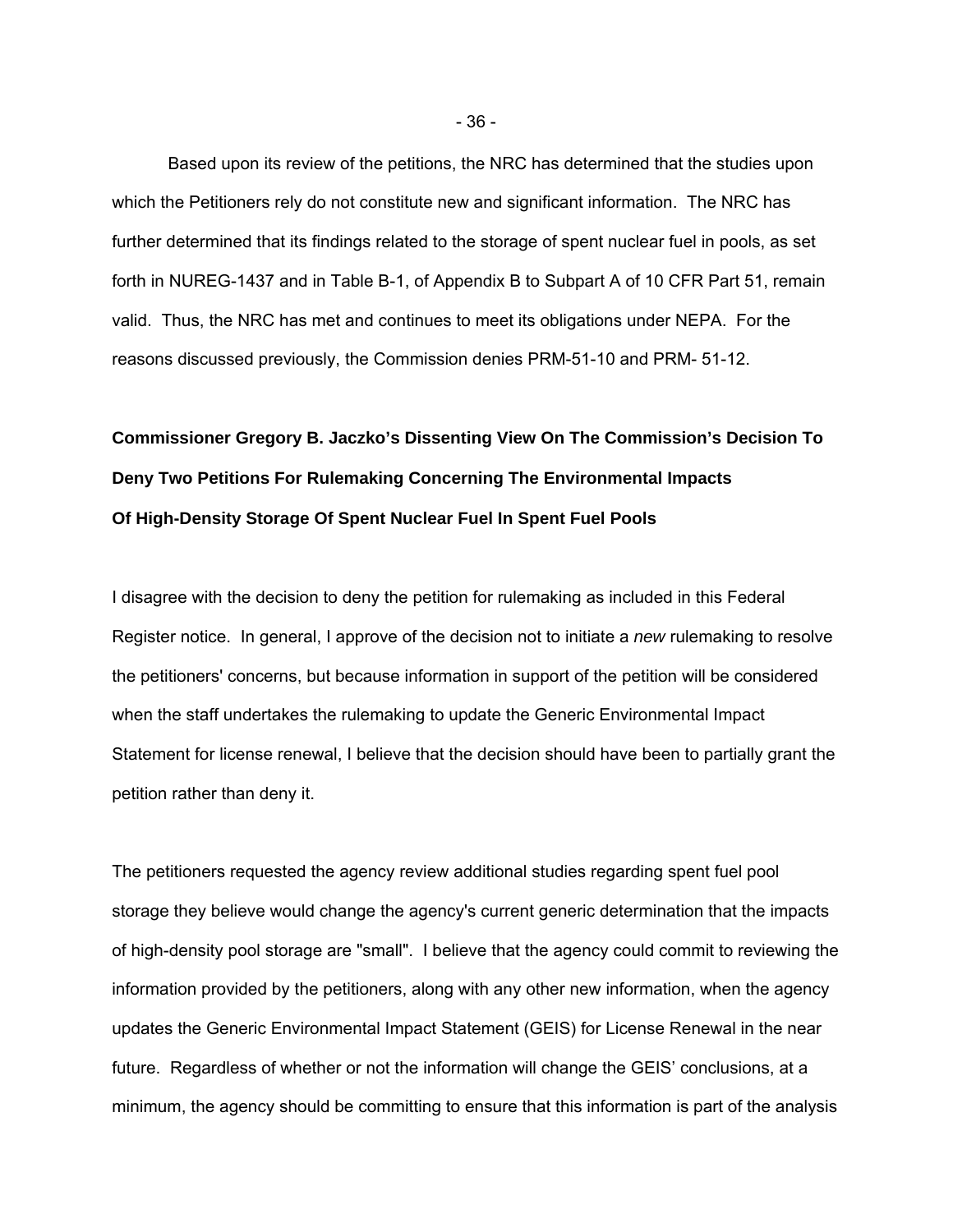performed by the staff upon the next update of the GEIS. While we can not predict the outcome of the significance level that will ultimately be assigned to the spent fuel category in the GEIS, it seems an obvious commitment to ensure that the ultimate designation will be appropriately based upon all information available to the staff at the time. Thus, I believe this decision should be explained as a partial granting of the petition. It may not provide the petitioners with everything they want, but it would more clearly state the obvious – that this information, and any other new information, will be reviewed by the agency and appropriately considered when the staff begins its update of the license renewal GEIS.

This specific issue illustrates a larger concern about how the agency handles petitions for rulemaking in general. I find it unfortunate that the agency appears to limit its responses to petitions based upon the vocabulary that has been established surrounding this program. Currently, when the agency discusses these petitions, we discuss them in the context of "granting" or "denying" the rulemaking petitions. We then appear to be less inclined to "grant" unless we are committing to the precise actions requested in the petition. But these petitions are, by their very definition, requests for rulemakings; which means, even if we do "grant" a petition for rulemaking, we can not guarantee a particular outcome for the final rule. The final rulemaking is the result of staff's technical work regarding the rule, public comments on the rule, and resolution of those comments. Rulemaking petitions are opportunities for our stakeholders to provide us with new ideas and approaches for how we regulate. By limiting our responses, we limit our review of the request, and thus, we risk missing many potential opportunities to improve the way we regulate.

**Additional Views of the Commission:** 

- 37 -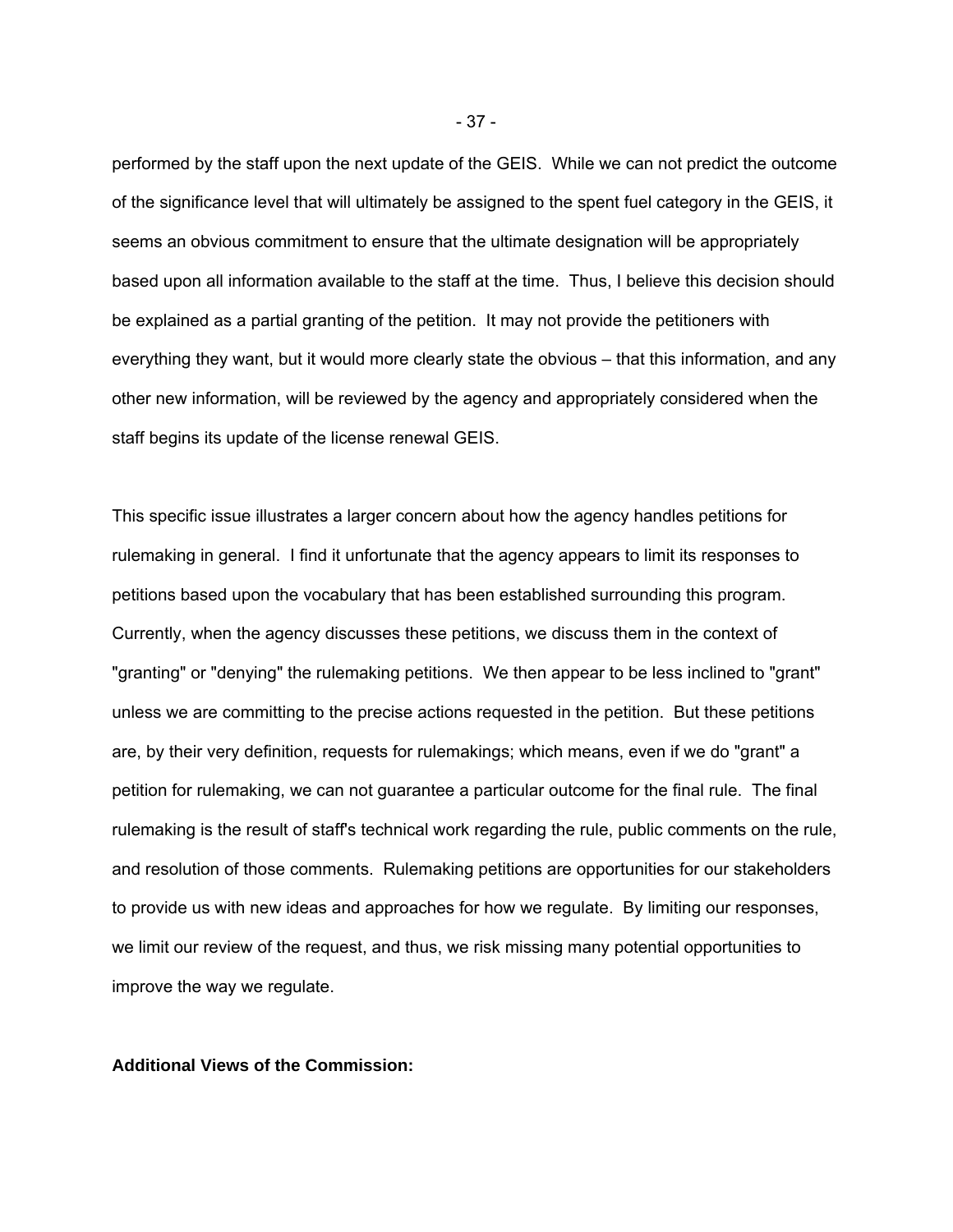The Commission does not share Commissioner Jaczko's dissenting view. We appreciate his statement of concern about the petition for rulemaking (PRM) process, but believe these matters are extraneous to the Commission's analyses of the petitioners' technical bases for this particular rulemaking request and, consequently, they had no bearing on the majority view. Specifically, the Commission does not agree that the petitions should be granted in part on the basis of the agency's plan to update the Generic Environmental Impact Statement (GEIS) for License Renewal and make attendant rule changes in the future. The Commission's detailed statement of reasons for denial of the petitions is the product of a careful review of the petitioners' assertions and other associated public comments, and is supported by the facts before us. In these circumstances, the Commission does not believe the petitioners' request can fairly, or reasonably, be "granted" in part based on a future undertaking which itself had no genesis in the petitioners' requests.

The Commission's timely and decisive action in response to the two petitions serves the interests of the Commission and other participants in an effective, disciplined, and efficient rulemaking petition process. In this instance, a decision now has particular value since it directly addresses the petitioners' statements of significant concern about certain, generic aspects of ongoing and future license renewal reviews. While the analyses performed to respond to these petitions will also undoubtedly inform NRC staff proposals regarding the next update of the GEIS, the Commission does not yet have such proposals before it. Any final Commission decisions on an updated GEIS would be preceded by proposed changes, solicitation of public comment, and evaluation of all pertinent information and public comments. Furthermore, a partial "granting" of the petition could imply that the Commission endorses the petitioners' requests and will give them greater weight than other points of view during the GEIS rulemaking.

- 38 -